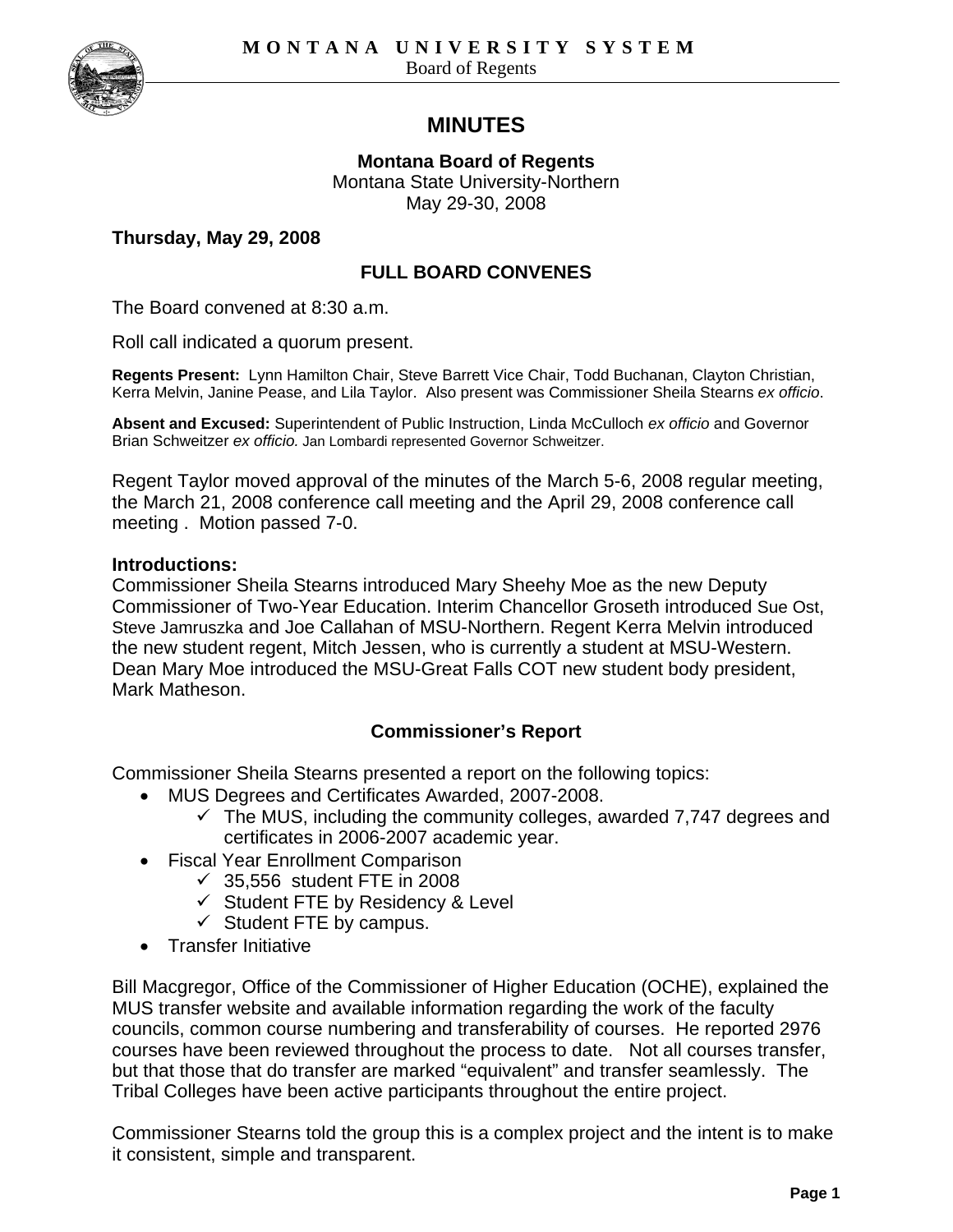# **Campus Reports, Issues, Highlights**

Commissioner Stearns presented the following campus highlights:

- UM-Missoula groundbreaking for Native American Center, the Phyllis Washington Education Center.
- UM-Western new student regent, Mitch Jessen, and Quality Supply gift for the university's biology program.
- MSU-Bozeman record number of American Indian engineering graduates; research experiments on the Space Shuttle Endeavour in March, 2008.
- MSU great Falls COT Interior Design Club went to national convention and received awards; the Practical Nursing program 100% of the students passed test.
- Miles CC Spurr Watson, honored as a Phi Theta Kappa New Century Scholar. He was one of 50 award winners out of 1,700 applicants.
- MT Tech Ryan Lance, President of Exploration and Production for Europe, Asia, African and the Middle East for Conoco Phillips graduation speaker.
- FVCC culinary arts students' involvement with the Celebrate the Flavors event.
- Interim Legislative Committee Tour at UM Research and Commercialization in May. The committee will also tour facilities at MSU-Bozeman.

# **ADMINISTRATIVE, BUDGET AND AUDIT OVERSIGHT COMMITTEE**

Regent Barrett emphasized the budget process in preparation for the 2009 legislative sessions which involves a more collaborative approach with budget requests.

### **ACTION**

a. Approval of Campus Present Law Budgets ITEM 139-114-R0508

Mick Robinson, OCHE, explained the assumptions made in the "present law" budgets. The MUS used a process in moving an estimate of expenditures into the executive budget process for consideration. Approximately 75% of costs are associated with the personal services, which involves a 4% increase in the pay plan, while realizing this will be adjusted to what the state pay plan is. He emphasized the MUS fully realized adjustments will need to be made as the process moves along. The Montana University System gathered strong data in support of the present law costs, including IT costs, tuition waivers, utilities, O&M, and new space projections. The total funding request is \$62,675,046, if the state fully funded the WICHE and WUI students, based on the assumptions listed. He also explained the 5 agencies' budget requests, which do not receive tuition funding. The total amount of request increase for the 5 agencies is \$5.6 Million for the next biennium, incorporating similar assumptions as used for the educational units.

Regent Barrett noted the agencies had not been involved as early and thoroughly in prior legislative sessions. Therefore, as a result of the Agriculture Task Force recommendations, the BOR and MUS are including the agencies in the entire process to address this former concern.

b. Budget Initiatives – Board Direction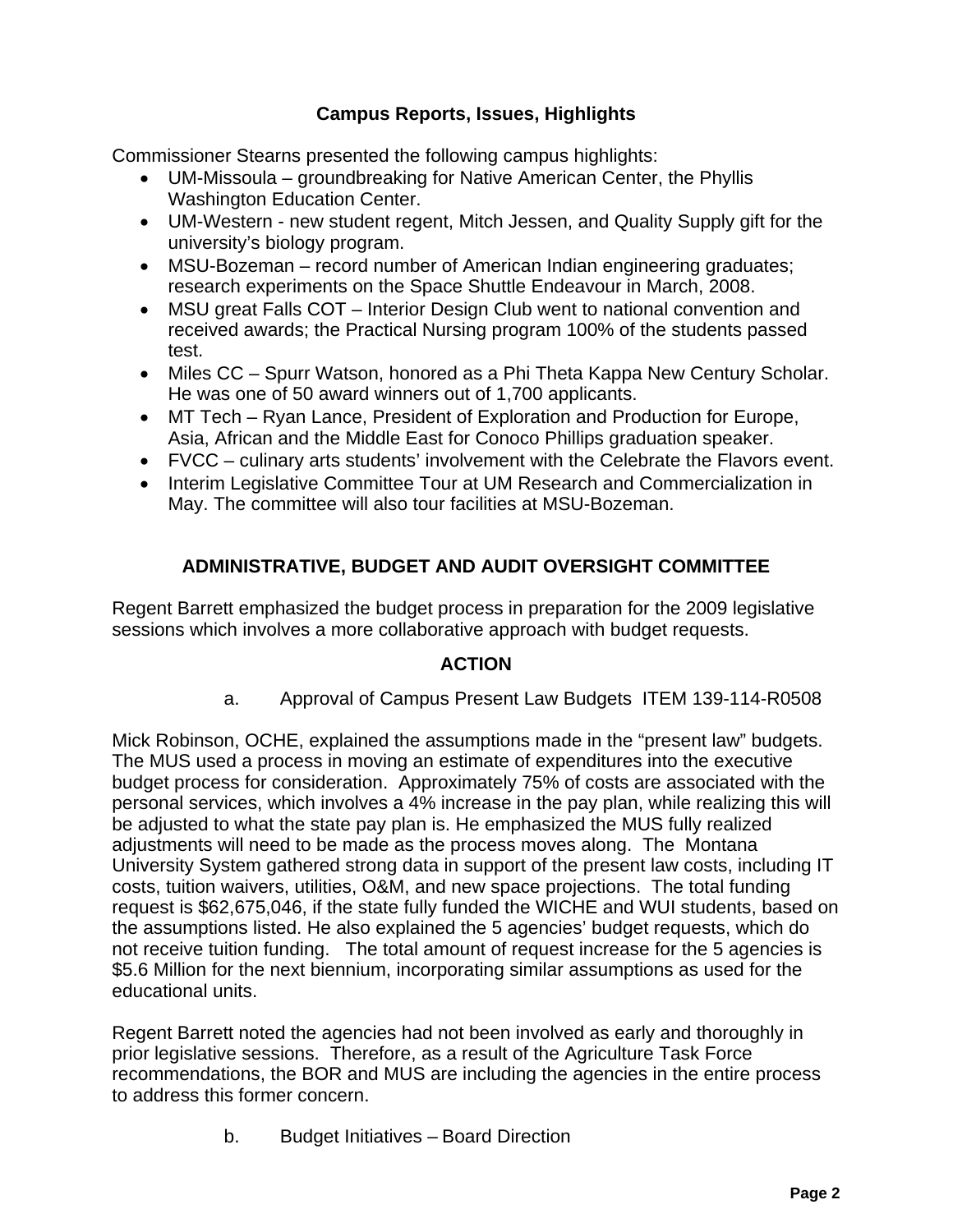Regent Barrett emphasized that the initiatives are a work in progress, based upon the fiscal reality, tuition increases, and the state pay plan with the potential for discussion of tuition increases.

Mr. Robinson explained the process for determining the initiatives. The 2007 legislative session allowed the campuses to maintain status-quo, but did not allow for new programs, other than one-time-only funds. The requests include system-wide, campusspecific, agency, and OCHE initiatives. Proposed priorities include full funding of the Present Law adjustments and the Pay Plan and the funding of the initiatives.

He explained the base appropriation requests for the education units including salary issues, doctoral education & research, combined campus initiatives, investment in 2 year education.

Mr. Robinson pointed out the requests for the agriculture experiment stations are for field equipment, which are badly needed.

Discussion:

- The 9% increase in IT fixed costs is a realistic inflation factor in the operation of the campuses due to major software issues, such as Banner, and an increase in the State IT bill.
- Targeted financial aid to make the campuses affordable and competitive.
- Guidelines and allocation process for the 2% salary pool funds. Mr. Robinson recommended allocating the money directly to the campuses.
- Anticipated tuition increases for non-resident students in relation to the graduate student proposals.

Regent Buchanan requested a conversation of what the guidelines would be for the 2% salary pool funds. Regent Taylor stressed the need to have the process for the 2% salary pool funds firmly in place prior to the legislative session.

Shannon Taylor, Chair of Faculty Senate at MSU-Bozeman, expressed appreciation for the conversations on retention and recruitment compensation.

Regent Barrett further clarified that the doctoral institutions are further from their peer states than the two-year institutions.

> c. Approval of MUS Long Range Building Program Priorities ITEM 139-118-R0508

Regent Barrett explained the list had been ranked by priority, and the highlighted items 1, 2, 6, and 13 were all energy projects. He said the LRBP list would be taken to the full board.

d. Energy Conservation Resolution ITEM 139-110-R0508

Regent Barrett recommended moving the Energy Conservation Resolution for approval.

e. FY09 Community Colleges Tuition Increases ITEM 139-115-R0508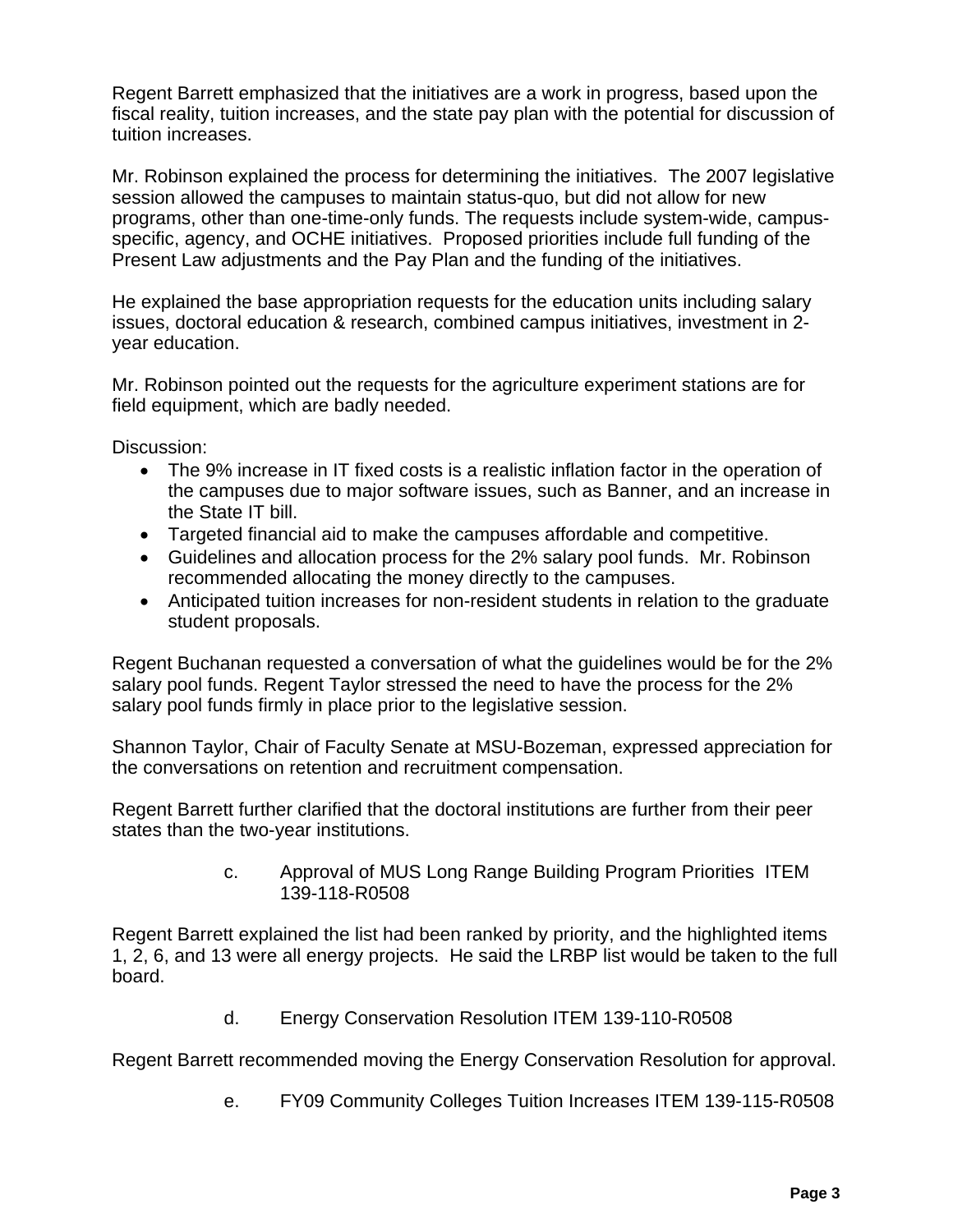President Jane Karas explained the community colleges reached the decision for this request by meetings with faculty, staff and students, which included student forums held for student input on the increases. While the students don't like additional costs, they agreed it was necessary to maintain the quality of education. President Karas said Flathead Community College Board felt their tuition was too low to maintain the current services, health insurance, utility costs, faculty issues, new buildings, library acquisition, and IT costs.

### Public Comment: None

The committee agreed to move this recommendation forward to the full board.

President Karas stated she was hopeful that with the collaborative budget process with OCHE and the other campuses, that Flathead Valley Community College would not need to do this again.

Regent Barrett explained the tuition increases had been fairly significant, but yet appeared to be in the middle of other campuses in the state.

President Jim Cargill explained this was their attempt to provide an adequate food service on their campus, which needed to be mandatory in order for it to cover the costs.

Public Comment: None

The committee agreed to move this forward to the full board.

f. Approval of the Montana Research and Education Network Business Plan ITEM 139-116-R0508

Ray Ford, UM-Missoula, clarified this ws approval for an out-of-state network and an instate network upgrade. This was a fiscally responsible plan for dark fiber. With the funding from the legislature, connectivity to the ITSD/MUS network connections would be improved. It was explained that this was not a request for new money, but rather, a request for the reallocation of existing funds. The new State network contract would reduce the MUS costs initially needed for this portion.

Commissioner Stearns asked if this was in agreement with ITSD and Dick Clark.

Ray Ford explained this was a result of some difficult negotiations, but they were now at the point of having the design finalized. The contention had been with the vendor community. The new State contract had been awarded and they would continue to provide the bulk of the connectivity to the State. This compromise of what to do with the State money was well-received and agreeable.

Regent Barrett recommended approval to the full board.

g. Policy Adoption - Montana Environmental Policy Act Guidelines ITEM 139-106-R0508

Dan Cody, UM-Missoula, presented background information regarding the policy on MEPA. He assured the group that the MUS had not been in non-compliance, but rather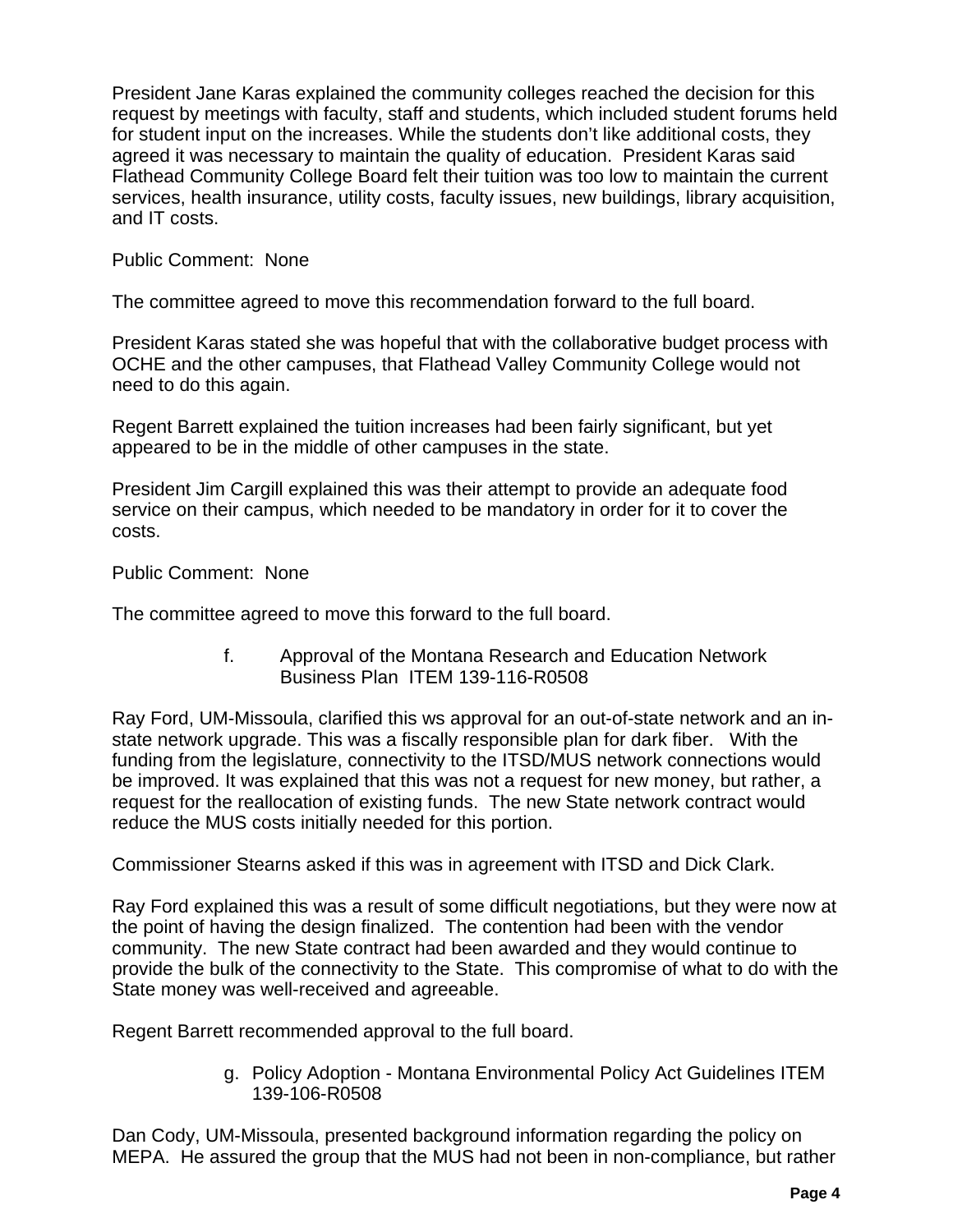needed clarification as to what did and did not need to go through the entire process. Currently, the MEPA law stated that everything had to go through the MEPA process. This policy clarified that not everything had to go through the process and provided guidance to the campuses in their efforts to comply with the MEPA.

Regent Barrett clarified that the MUS was already subject to MEPA, but this would provide clearer guidelines to the campuses.

The committee agreed to move the item forward to the full board.

# **DISCUSSION**

 a. Annual Presentation re: Montana Family Education Savings Program – Pacific Life Representatives

Robin Graham, Montana Guaranteed Student Loan program, and Tony Dufoe, Pacific Life gave the annual presentation.

Regent Buchanan said that the committee wanted to position itself for the next 3 year renewal. Regent Melvin replied that the current three year contract, as of June 1, 2009 could be renewed or changed and that the committee was checking for more or improved options.

Commissioner Stearns clarified that the committee was a statutorily created committee of seven members with representatives from the public, no decision-making ability, and to provide recommendations to the board. The committee was created to offer a Montana based 529 Family Savings Plan.

Regent Buchanan said that the current fees were typical for the industry, but that the committee wanted more options from their fund management company.

Regent Buchanan stated the committee was making no decision, but rather, was bringing the recommendations to the Board of Regents for decisions.

Public Comment: None

President Dennison introduced Siri Smillie as the new student representative from the University of Montana.

f. Negative Fund Balances Update

Mick Robinson explained the Board of Regents had asked MSU-Northern to present information regarding their negative fund balance situation.

Interim Chancellor Groseth provided a briefing on the status of the negative balances in plant, auxiliary and general projections as well as formalized working arrangements to engage MSU-Bozeman in a direct partnership role for the management of MSU-Northern's fiscal affairs. He explained solvency plans for each of the areas. They had made progress and were currently operating evenly, rather than with negative balances. Mr. Groseth stated the FY 09 Projections and explained the improvements in process that had been made. Regarding buildings, Chancellor Groseth stated their objective was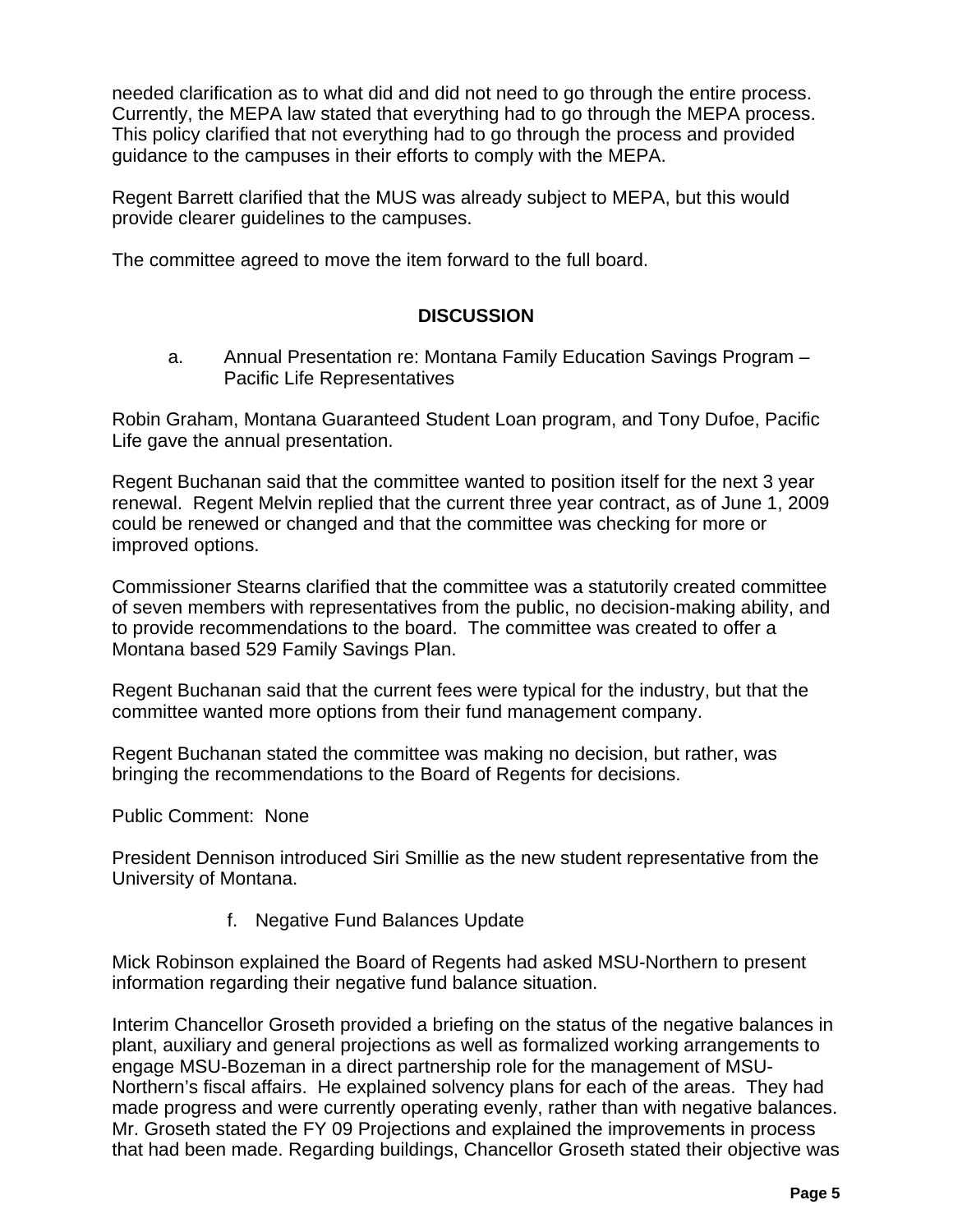to have those facilities operate in a manner that covered their costs, plus allowed for reinvestment back into the faciliites.

Commissioner Stearns responded that most facilities were built with bonds, with the agreement that they needed to have enough funding sources to reinvest in the facility.

Regent Hamilton asked if there was a debt to MSU-Northern Foundation.

Mr. Groseth responded that they renegotiated those funds for payments in 2009, with an agreement to pay interest only on the debt beginning in FY09. They had an agreement to reduce the principal as well.

Regent Hamilton asked about the solvency plan listed for the auxiliary funds. Groseth responded that would be worked out with the MSU-Bozeman campus.

Regent Hamilton requested that the negative balance updates continue to be brought back to the Board of Regents.

Regent Buchanan asked for more information on MSU-Northern student enrollment. Interim Chancellor Groseth responded that they received the majority of their students from the north central Montana highline.

- g. Campus Finance Update Reallocations
- h. Governmental Accounting Standards Board (GASB) Statement #45

Frieda Houser, OCHE, provided an overview of a new accounting standard (GASB 45) that will significantly change the financial reporting of retiree health insurance. The standard applies to all state and local governmental entities. The Montana University System (MUS) is required to implement the standard for this fiscal year, ending June 30, 2008. The rationale for the new reporting guidelines is that retiree health insurance coverage is part of the compensation package employees earn each year, even though the benefits are not received until retirement. Prior to GASB 45, retiree health insurance was on a "pay-as-you-go" basis meaning the MUS pays an amount annually equal to the benefits distributed or claimed that year. Under the new guidelines, financial information on retiree health insurance will be produced using actuarial valuations performed in accordance with the standard. The actuary hired by the MUS has provided an estimate of \$225 million as the cost for the MUS to provide current retiree health insurance coverage. Under GASB 45, this amount must be recorded as a liability. The total liability will be divided to each participant in the plan. The accounting standard does not require the liability to be funded. The fiscal year 2008 financial statements will be the first time these liabilities will be reported for the UM and MSU campuses.

### **INFORMATION**

- a. Audit Reports KUFM Radio; UM-Missoula –June 30, 2007 Unqualified **Opinion**
- b. Annual Status Report of Regents Building Authority; UM-Missoula
- c. Annual Status Report of Regents Building Authority; MSU-Bozeman

# **CONSENT**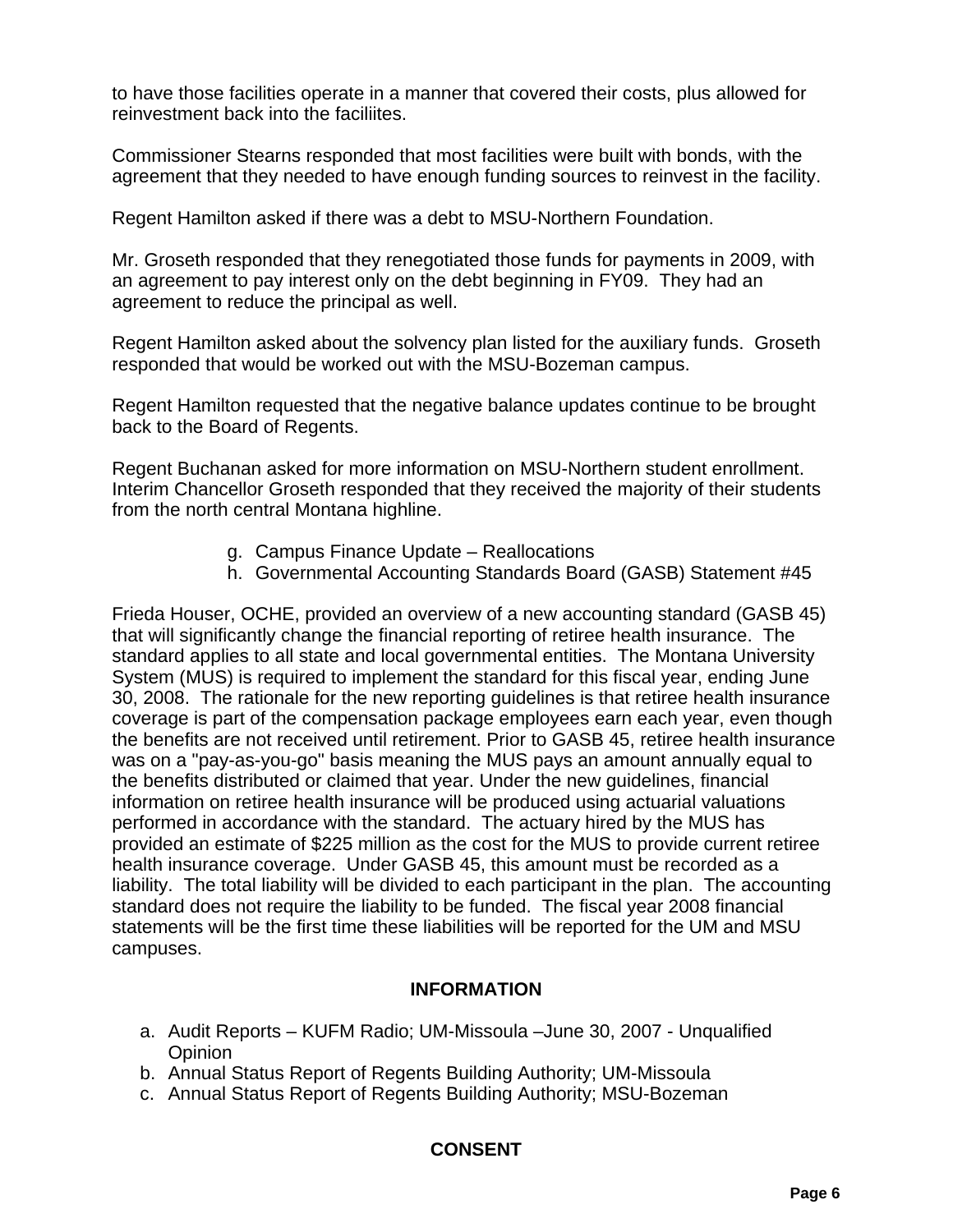- d. Increase the ASMSU Intramural Student Activity Fee; MSU-Bozeman ITEM 139-2009-R0508
- e. Policy Revision Montana Rural Physicians Incentive Program ITEM 139-108- R0508
- f. Policy Revision Negative Fund Balances ITEM 139-111-R0508
- g. Student Computer Fee Employment Allocation; UM-Missoula ITEM 139-1008- R0508
- h. Student Computer Fee Equipment Allocation; UM-Missoula ITEM139-1009- R0508
- i. Student Computer Fees Allocation; MT Tech of UM ITEM139-1505-R0508
- j. Student Computer Fee Allocation; MSU Billings ITEM 139-2701-0508
- k. Accept Gifted Property; UM-Missoula ITEM 139-1010-R0508
- l. Authorization for One-Stop Shop Remodel; MT Tech of UM ITEM 139-1501- R0508
- m. Approve Foundation Operating Agreement; MT Tech of UM ITEM 139-1502- R0508
- n. Life Safety Improvements PE Complex; UM Western ITEM 139-1601-R0508
- o. Grant Easement to USDE on Northern Ag Research Center; MAES & MSU-Bozeman ITEM 139-2008-0508
- p. Construct Outdoor Recreation Center; MSU-Bozeman ITEM 139-2010-0508
- q. Paint Existing Auxiliaries Facilities; MSU-Bozeman ITEM 139-2011- 0508
- r. Right of Way Agreement with the MT Dept of Transportation; MSU-Bozeman ITEM 139-2012-0508

The committee agreed to recommend passage of items a-r to the full board.

### Public Comment:

Mark Peterson, State Advisory Committee, local agriculture research center, expressed appreciation to the Board of Regents, OCHE, and the campuses for improved communication with the agriculture communities this past year and urged consideration of passage of funding requests for agricultural needs.

Kari Callahan-Bronson, Friends of PBS, presented the regents with a DVD and thanked the BOR for past support of PBS and appreciation for consideration and support in funding for the next biennium.

# **ACADEMIC AND STUDENT AFFAIRS COMMITTEE**

# **ACTION**

a. Revision of Board of Regents' Policy 806.1, Supervising teachers; payment ITEM 139-101-R0508

Roger Barber, Deputy Commissioner for Academic and Student Affairs, described this item to board members with a brief history: Nine years ago the Board of Regents agreed to create a policy in order to make supervisor teacher pay consistent across the University System. Revision of policy 806.1 gives campuses flexibility in supervising teacher pay and provides a process to ensure that pay is equitable throughout the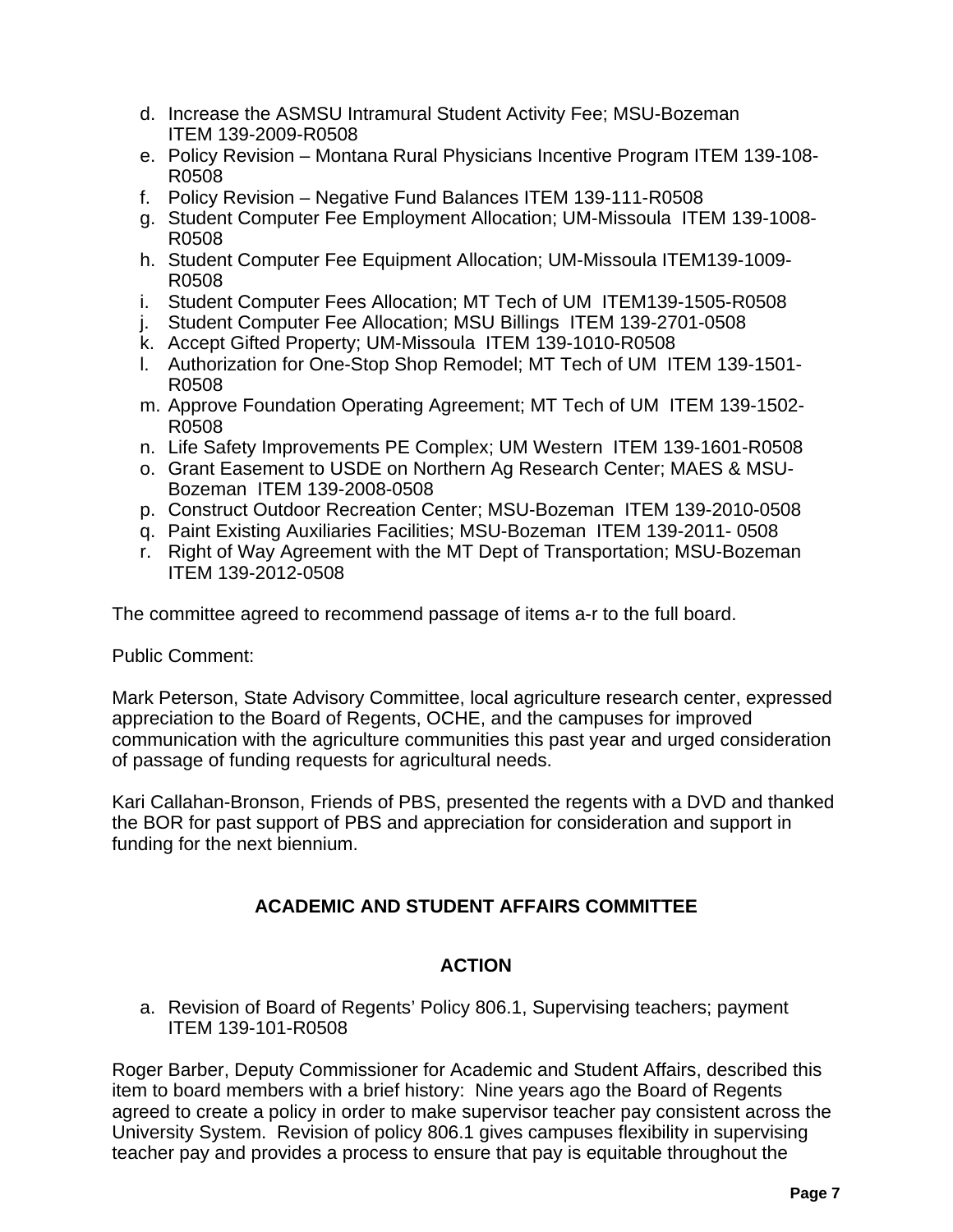system and that the campuses are honoring the provisions of the policy. The change has been endorsed by all teacher education programs in the state as well as the academic officers. There was consensus to move the item forward to the full board.

- b. Exception to Board of Regents' Policy 301.12 A.A.S. degree in Physical Therapy Assistant, MSU-Great Falls College of Technology ITEM 139-104-R0508
- c. Exception to Board of Regents' Policy 301.12, C.A.S. in Health Information Coding, MSU-Great Falls College of Technology ITEM 139-105-R0508
- d. Moratorium status for programs that do not comply with Regent Policy 301.12 ITEM 139-107-R0508

### Level II Items

a. Associate of Arts degree in Rehabilitation and Related Services, MSU-Billings ITEM 138-2705-R0108, ITEM 138-2705-R0108 Supporting Materials

Deputy Commissioner Barber described this item as part of the compliance project mentioned in the previous three items. This item is unclear in the materials in that MSU Billings has offered this program for a number of years. The policy indicates that twoyear programs of A.A. or A.S. should not be specifically named. Through this action item, MSU Billings is revising their program by requesting an exception so the program can have a name. There was consensus to move the item forward to the full board.

b. Certificate of Applied Science and Associate of Applied Science degree in Construction Technology-Carpentry, MT Tech of UM COT ITEM 138-1503- R0308, ITEM 138-1503-R0308 Supporting Materials

Deputy Commissioner Barber told the Board that the Montana Tech College of Technology has offered these degree programs under the two-year temporary approval process. It is now asking the Regents to include them in the institution's permanent degree inventory.

c. Montana Math and Science Academy, MT Tech of UM ITEM 138-1504-R0308, ITEM 138-1504-R0308 Supporting Materials

Deputy Commissioner Barber reminded the committee that they also heard about this proposal as part of the budget initiative process in the Administrative, Budget and Audit Oversight Committee. Barber also explained that all academies come to the Board as level 2 proposals. Chancellor Gilmore is asking for formal approval. It was noted that money associated with this program had not yet been approved. It was asked if the action item should be approved without funding. Chancellor Gilmore sees the initiative as a funding request should be seen as separate from the academic request. He requested that the action item be approved and then funding be addressed. Regent Melvin voiced her concern about support from the K12 community.

Concerns were voiced about the effects of taking students out of high schools, i.e. funding for k12, tuition and fees for Montana Tech, testing scores at home high schools, etc. Commissioner Stearns agreed to create a task force to address issues. She agreed to help communicate between Montana Tech & K12 stakeholders. There was consensus to move the item forward to the full board with the following additions: A task force will be created to include k12 and Montana Tech stakeholders, and the word 'pilot' will be added to the title of the program.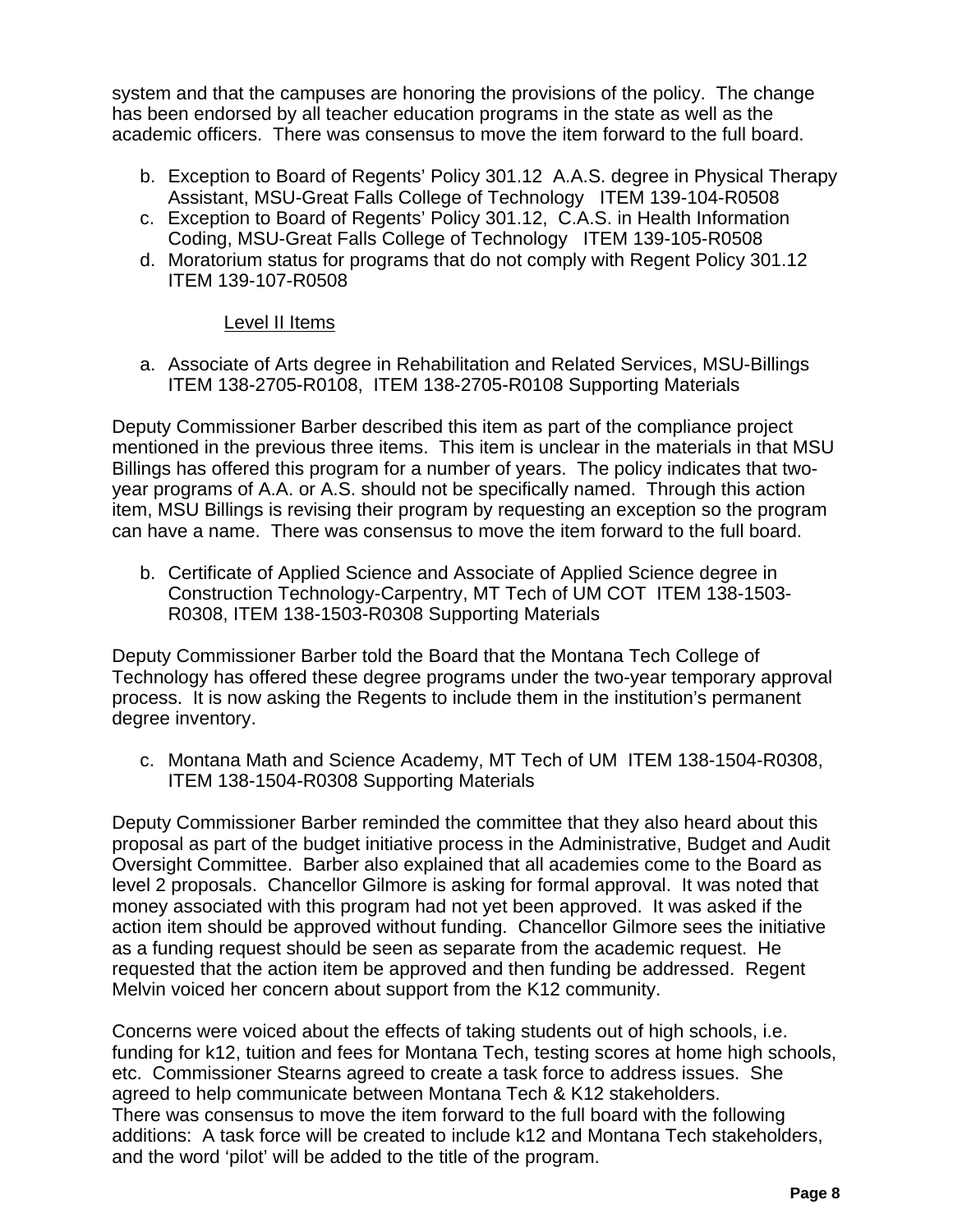## **DISCUSSION**

a. Report on transfer students and the Regent policy on General Education - Roger Barber, OCHE

Deputy Commissioner Barber began the discussion by giving an overview of the general education pathways created by Board Policy 301.10. This report shows how transfer students use those pathways. Deputy Commissioner Barber suggested that there is a need for campuses to promote the MUS core. He urged the Board not to give up on this program based on the results of this report, but to continue to look at the MUS core as a viable option for students.

b. Update on the 2007 – 2008 Montana University System Writing Assessment (MUSWA) - Jan Clinard, OCHE

 Jan Clinard gave an overview presentation. The BOR initiated a writing & math proficiency program in 1995. Dr. Clinard described the increase in scores in the past few years and the rubric used to score proficiency. She described composition placement policy and explained the increase in scorer participation. Deputy Commissioner Barber called the MUS proficiency programs "brilliant . I would urge you as Regents to find two days in March to do this sometime in your career. I'm going to urge the Presidents & Chancellors, the Administrators, and the *math* professors out there to share this experience with K12."

c. Two-year education in the Gallatin Valley – President Gamble and David Dooley, MSU-Bozeman

The team of advisors from MSU Bozeman and Great Falls COT presented the update. Key points noted: Two year programs are needed in the Gallatin Valley, and MSU wants to serve the local community.

Concerns were voiced such as funding for the program (1.5 mill), fiscal and administrative effects of switching the administration from one campus to another on the MUS system and on the two organizations, the ability of MSU to continue to offer a program developed by GF COT, transfer of experience and expertise from a two-year college that specializes in developmental programs to a four-year with no experience in two-year programs, admissions and transferability of students in both programs, the cost to a student taking developmental courses while registered as an MSU student, the current and future model of the program. Deputy Commissioner Mary Moe stated that the program at MSU was draining the GF COT both fiscally and physically and that there was an urgency to move this project forward. Commissioner Stearns offered to create a task force to address the concerns of the BOR.

#### **INFORMATION**

- a. Report on the accelerated approval process for certificates and A.A.S. Degrees Roger Barber, OCHE
- b. Report on the site audits of Regent Policy 301.5.1, System of Controls Roger Barber, OCHE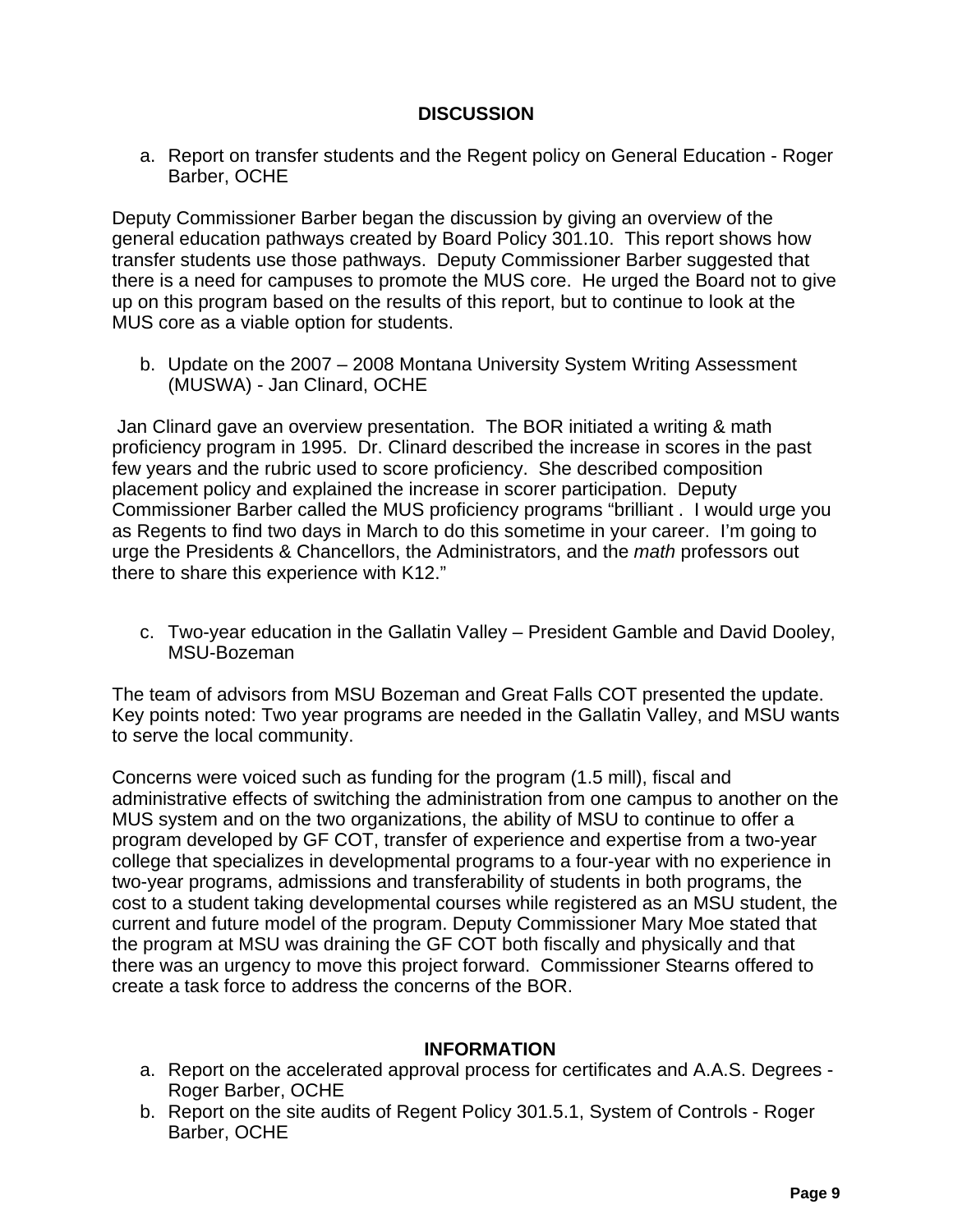c. Update on UM-Missoula summer program for at-risk students - Arlene Walker-Andrews, UM-Missoula

Arlene Walker-Andrews said UM-Missoula created an intrusive advising program where the students were required to meet with an academic advisor throughout the summer. She suggested that there is a need to get information to eligible students earlier in order to involve them in the program before they had made other plans for the summer.

d. Teacher education and tribal colleges, MSU-Northern

Renee & Craig Wellman, graduates of the 2002 teacher education cohort for Native American students at MSU-Northern, presented their success story.

# **CONSENT**

Level I memorandum

Deputy Commissioner Barber said that these are academic changes that come to OCHE. There was consensus to move the item forward to the full board.

Public Comment: None

Committee Adjourned at 5:25 PM

### **Friday, May 30, 2008**

### **WORKFORCE DEVELOPMENT COMMITTEE**

### **INFORMATION**

a. Interim Legislative Dental Study Update

Alan Peura, Legislative Fiscal Division, gave an update on HJR 22, which was a request by the 2007 legislature to conduct a dental study. The legislature will receive a series of recommendations from the Postsecondary Education Planning and Budget Committee (PEPB). HB 395 of the 2007 legislative session, known as the "RIDE" (Regional Initiatives in Dental Education) bill was also discussed. Mr. Peura recommended: 1. increase student slots for the WICHE Dental and Minnesota Dental Programs; 2. Create dental incentive Student Loan Repayment Program for Dentists, which is a model similar to the MR PIP program; 3. Expand the dental services at Community Health Center Dental Clinics; and 4. a Student Service Payback/Clawback Program.

> b. Strategic Plan – Workforce Development Measure: *Increase Employer Satisfaction*

This report was a result of the request at the May 2007 BOR meeting to start reporting on employer satisfaction.

> c. MHA Healthcare Workforce Staffing Survey – Dick Brown, President, Montana Hospital Association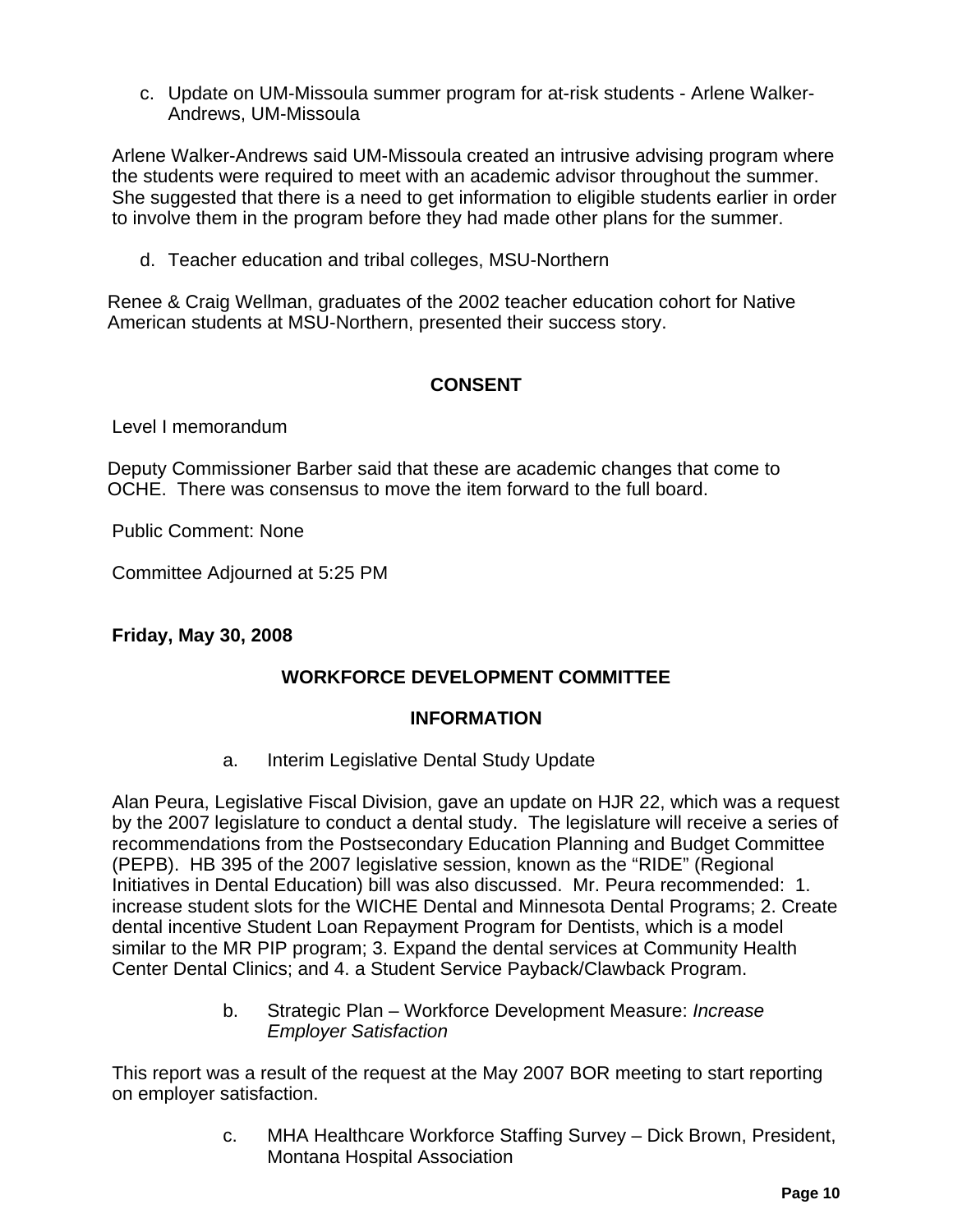Dick Brown addressed healthcare workforce shortages in Montana as well as nationally. He presented a summary of a survey recently conducted on vacancy and turnover in healthcare workforce. The average age of nurses in the state of Montana is 50 years of age, which presents a genuine challenge for the future. Mr. Brown explained the reason for such high turnover is a combination of factors in which relocation was the most common reason.

Regent Taylor requested information on whether the people are relocating outside of Montana or staying within the state.

Commissioner Stearns said OCHE and SWIB could find more detailed information. Jan Lombardi offered that Pat Wise would gather the information on this for the regents.

Public Comment: None

# **STAFF AND COMPENSATION COMMITTEE**

Roll Call and Review of Minutes

# **ACTION**

Approval of new policy 730 (minimum qualifications for faculty in two-year programs) ITEM 139-103-R0508

Kevin McRae, OCHE, explained this item repeals Policies 720 and 730.6 and provides for consistent qualifications for faculty at two-year institutions. This new policy would replace those two policies, but is not equal in its expectations.

Public Comment: None

### **INFORMATION**

Compensation planning and pre-budget economic bargaining - Kevin McRae, OCHE

Mr. McRae explained the 2% target pool for recruitment and retention rates. He stated the 2 key issues are how the MUS can make the best use of resources to help the system teach and support students and, secondly, how can we provide the research and service functions expected of a university system. In his time spent with the Recruitment and Retention Task Force and the campuses, it is his belief that the Montana University System has lost significant ground in its ability to retain and recruit employees. The Board of Regents needs to decide to what degree should the board articulate the guidelines for the 2% salary pool or should the campuses be given the flexibility to determine how to use the salary pool funds since all the campuses have different needs. Mr. McRae has asked the campuses to distinguish their needs to justify the MUS needs as compared to the other state agencies. The Recruitment and Retention Task Force conducted a survey in which the results indicated the faculty and professional employees are significantly behind the national market. This disadvantages the MUS proportionally more than the state agencies because 60% of the jobs the MUS searches for are searched for nationally as compared to 10% of the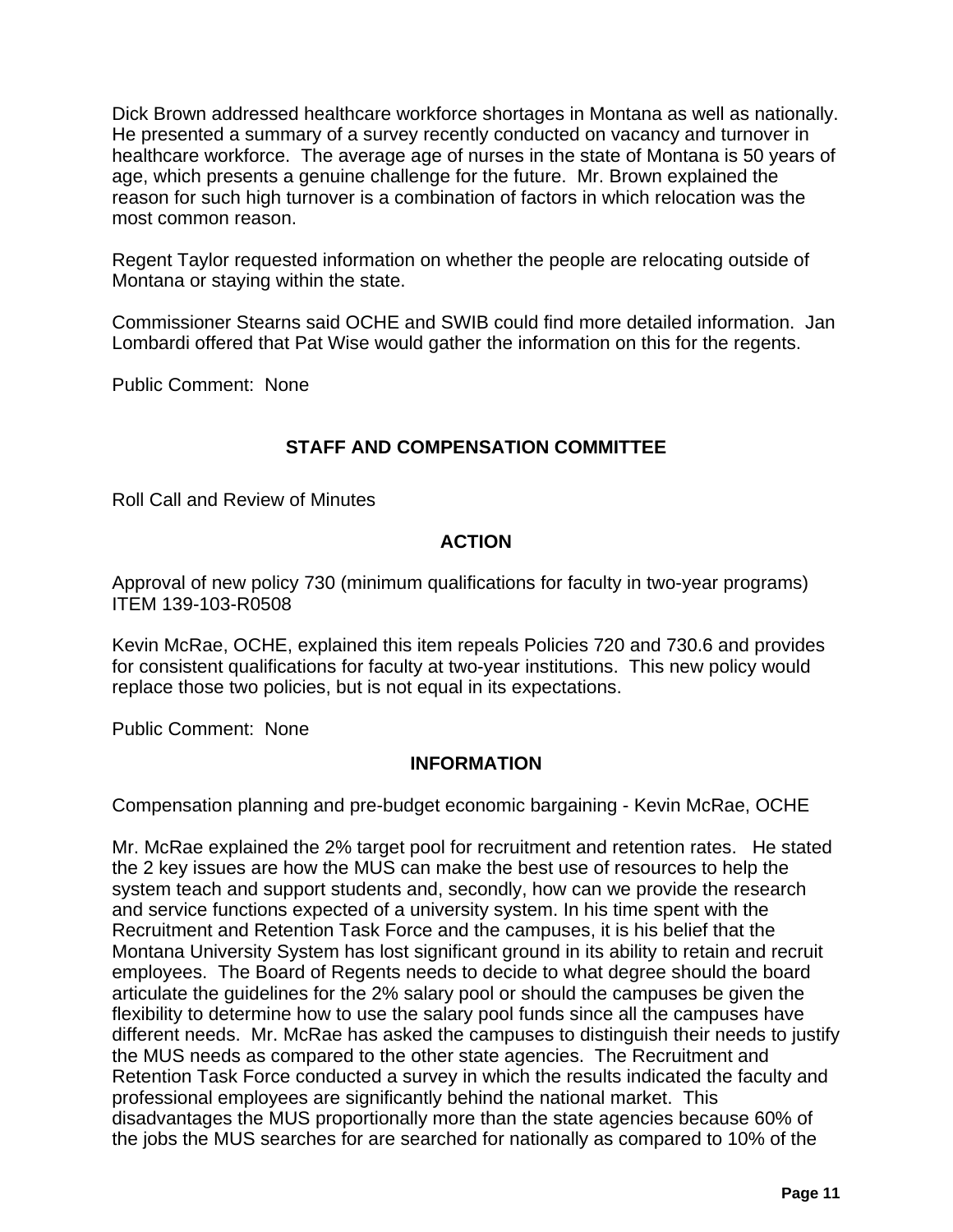state agencies' positions. The rate of hiring someone new coming in from the outside outpaces compared to giving raises to those within.

Regent Buchanan responded with statements of a "moral hazard". He expressed concerns of the MUS campuses constructing new buildings, while at the same time requesting the 2% salary pool.

Regent Hamilton requested more information on the definition of moral hazard. She stated that when the BOR approves programs, this naturally adds a need for more employees. She also requested a conversation at the BOR level about the expectations for the 2% salary pool.

Regent Christian stated that recruitment is costing MUS more than retention costs for the campuses. He cautioned the group against risking losing the quality of the education the campuses offer.

Regent Pease requested clarification on the involvement of the 2-year colleges in the 2% salary pool. Mr. McRae responded that the COT's were included in this request and that the community colleges jointly had a separate 2% salary pool request as well.

Public Comment:

Marco Ferro, MEA-MFT, encouraged the regents to keep the 2% salary pool as a top priority. He was pleased with the pre-budget negotiation meetings that have taken place.

### **CONSENT**

OCHE Conflict of Interest Policy ITEM 139-109-R0508

Mr. McRae reported this was both regents' and public policy for public employees and officials. This policy was a statutory requirement and a management plan if employees believe they had an outside interest that conflicted with their business interest.

Cathy Swift explained this was a result of a culmination of audits on conflict of interest. All the campuses already had a conflict of interest policy and offer training on their campuses. This was already in place, but required approval by the Board of Regents. She clarified that this was an OCHE policy, and that OCHE had held mandatory trainings as well.

Regent Buchanan requested a broader definition of "related parties". He added that this same clause should apply to the regents as well and that they needed to be diligent about this.

Jan Lombardi read a letter from Governor Schweitzer regarding conflict of interest relating to Regent Pease. The letter explained that due to Regent Pease's new employment with Fort Peck Community College, she would need to abstain from participating in any discussions or voting on issues that involved Fort Peck Community College or its students.

The committee agreed to move the Conflict of Interest item forward to full BOR.

#### Staff Items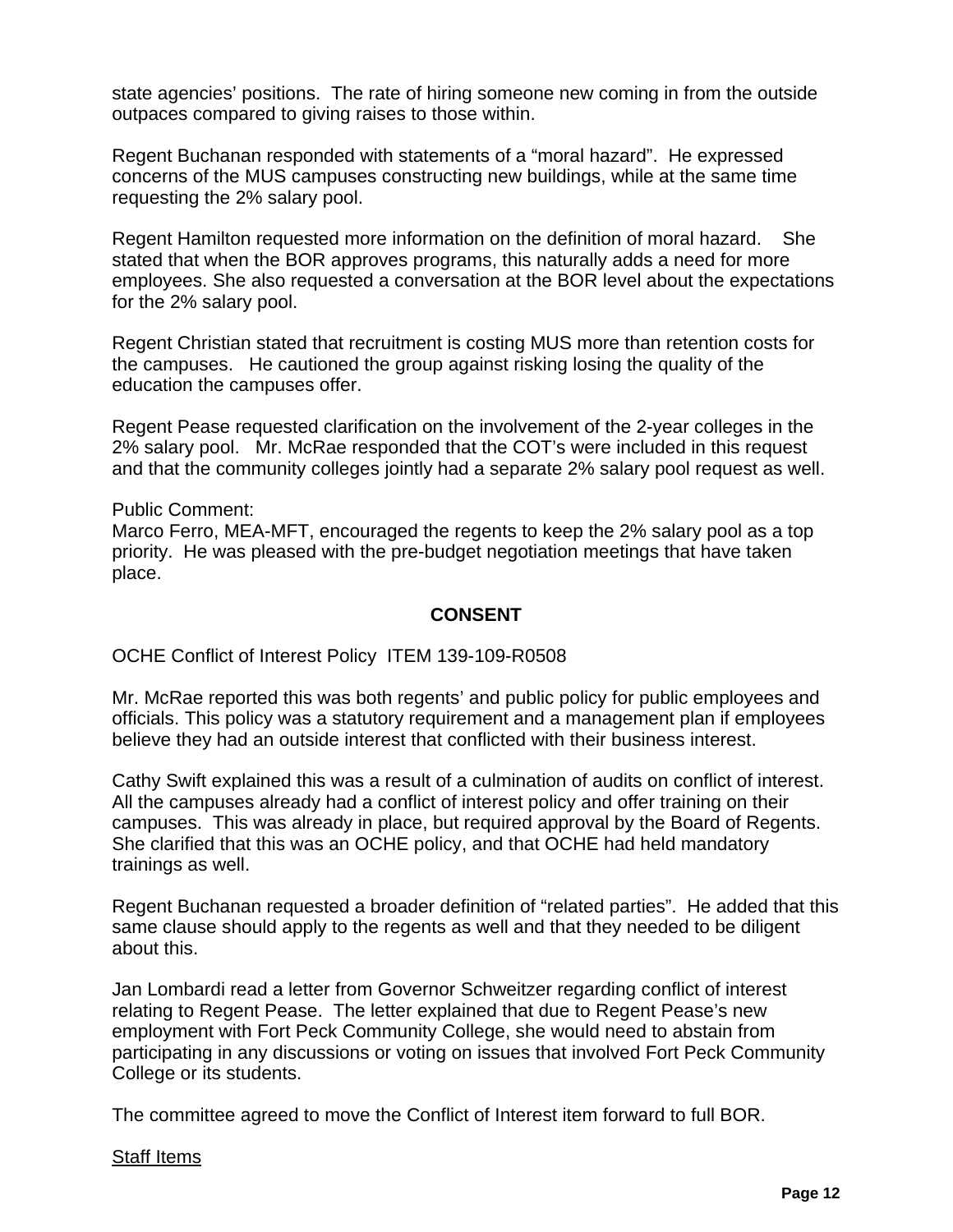- a. OCHE ITEM 139-100-R0508
- b. UM-Missoula ITEM 139-1000-R0508
- c. Montana Tech of UM ITEM 139-1500-R0508
- d. MSU-Bozeman ITEM 139-2000-R0508
- e. MSU-Northern ITEM 139-2800-R0508
- f. Professor Emeritus of Accounting and Finance: Joseph Weber; UM-Missoula ITEM 139-1001-R0508
- g. Professor Emeritus of Dance: Amy Ragsdale; UM-Missoula ITEM 139- 1002-R0508
- h. Dean Emeritus of College of Arts and Sciences and Professor Emeritus of Arts and Humanities: Gerald Fetz; UM-Missoula ITEM 139-1003-R0508
- i. Instructor Emeritus of Business Technology: Carol Hinricher; College of Technology, UM-Missoula ITEM 139-1004-R0508
- j. Instructor Emeritus of Business Technology: Vicki Micheletto; UM-Missoula ITEM 139-1005-R0508
- k. Instructor Emeritus of Applied Arts and Sciences: Karen Hill; College of Technology, UM-Missoula ITEM 139-1006-R0508
- l. Professor Emeritus of Management: Paul Polzin; UM-Missoula ITEM 139-1007-R0508
- m. Professor Emeritus of Geography: Katherine J. Hansen; MSU-Bozeman ITEM 139-2001-R0508
- n. Professor Emeritus of English: Paul Trout; MSU-Bozeman ITEM 139- 2002-R0508
- o. Professor Emeritus of Architecture: Clark Llewellyn; MSU-Bozeman ITEM 139-2003-R0508
- p. Professor Emeritus of Chemical and Biological Engineering: John Mandell; MSU-Bozeman ITEM 139-2004-R0508
- q. Professor Emeritus of Chemical and Biological Engineering: Daniel Shaffer; MSU-Bozeman ITEM 139-2005-R0508
- r. Professor Emeritus of Animal and Range Sciences: Raymond P. Ansotegui; MSU-Bozeman ITEM 139-2006-R0508
- s. Professor Emeritus of Chemical and Biological Engineering: Max Deibert; MSU-Bozeman ITEM 139-2007-R0508

Labor Agreements/Other

- a. UM-Helena COT faculty ITEM 139-117-R0508
- b. UM Western faculty ITEM 139-118-R0508

Regent Melvin expressed concern of the removal of a student from the UM-Western Faculty Committee.

Regent Hamilton stated Item b to be removed from consent agenda due to the concern of the students.

McRae explained student seat allocation was included in a contract that was renegotiated every two years. The student involved in the negotiation teams attended only one or two meetings at the beginning, but the negotiation process took an entire year and the student did not attend again.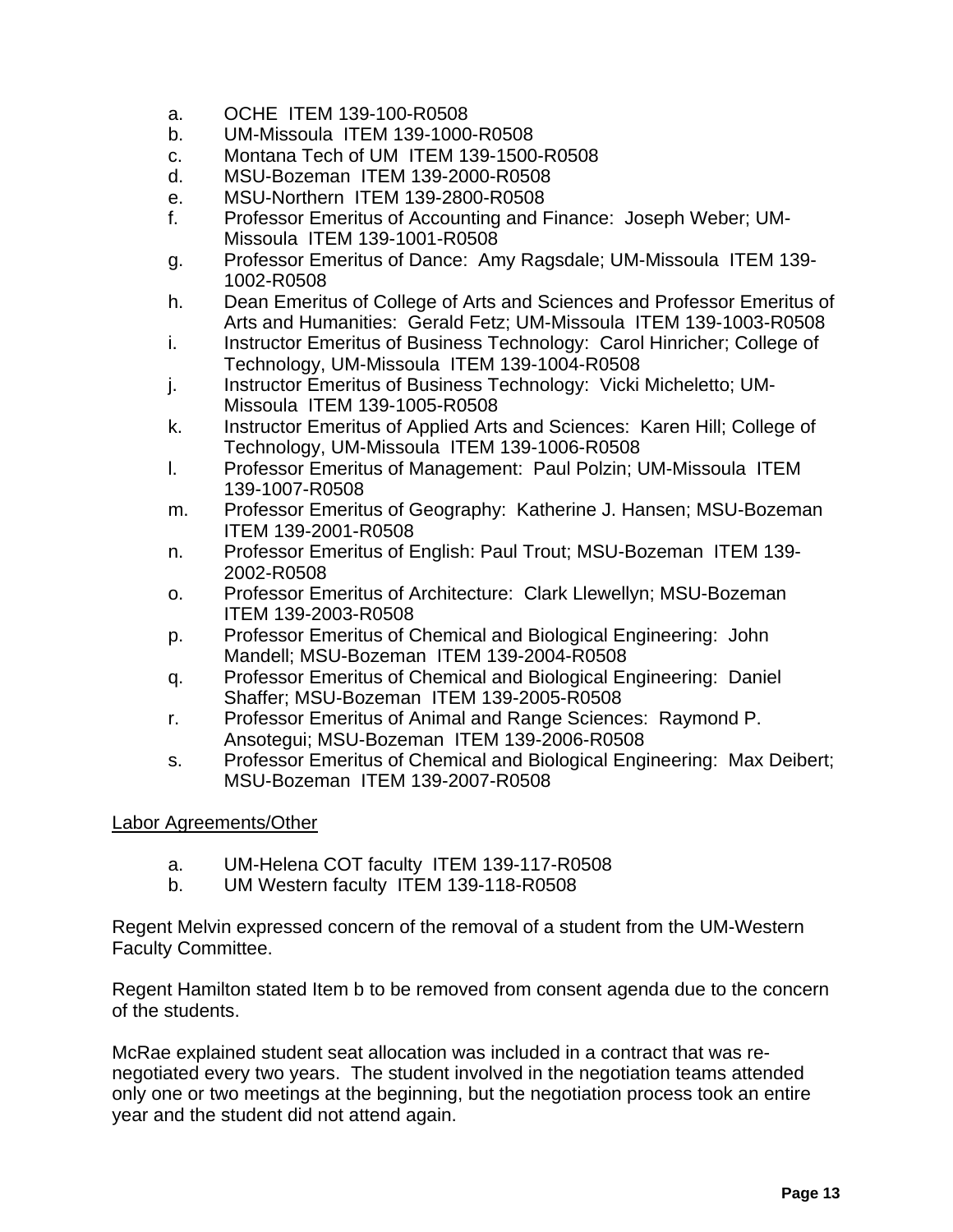Regent Melvin said it had been explained to her that there could possibly be some privacy issues with having a student on the committee as well.

Public Comment: Marco Ferro, MEA-MFT expressed appreciation for Kevin McRae's work and effort.

### **Reports and Information**

a. Board of Regents' Meeting Calendar, 2008-2010

Regent Barrett requested the Board of Regents consider additional options of holding the Board of Regents meetings.

Regent Buchanan requested holding the personnel evaluations of the Commissioner and the two Presidents prior to the July meeting to allow the outgoing student regent to participate.

Dean Moe explained the value of the campus representatives interacting with their colleagues from the other campuses. This is one of the few times people throughout the system can interact. The MSU and UM campuses also use this opportunity to conduct meetings with their flagship campuses. Regent Barrett acknowledged the value of the interaction of the campuses.

Ray Ford volunteered to find some possible alternatives and work with OCHE on possibilities.

b. K-12, Office of Public Instruction, Kindergarten to College Reports

Commissioner Stearns reported this would be on the future agendas to continue conversations on the seamless transition.

Jan Lombardi gave an update on efforts of the Kindergarten-College Committee. She listed 3 target areas that impact the entire education system.

- 1. Dual enrollment
- 2. Data system for connecting data from K-12 to Higher Education and
- 3. Education IT network

Jan Lombardi read a letter from Governor Schweitzer on the appointment of Regent Melvin as a member to the Western Interstate Commission for Higher Education (WICHE). Commissioner Stearns presented a gift from the Board of Regents to Regent Melvin. The Governor has appointed Kerra to the WICHE Commissioner (Western Interstate Compact for Higher Education) for 2007-2008.

Steve Meloy explained the new schedule for the Board of Public Education, which was a result of a request to avoid overlapping the dates for the Board of Public Education and the Board of Regents meetings. He expressed appreciation to OCHE for their involvement in the Distance Learning Task Force Phase II project which resulted in proposed language creating a Class 8 dual-credit only postsecondary faculty license. He reported that the Office of Public Instruction wants to create a policy writing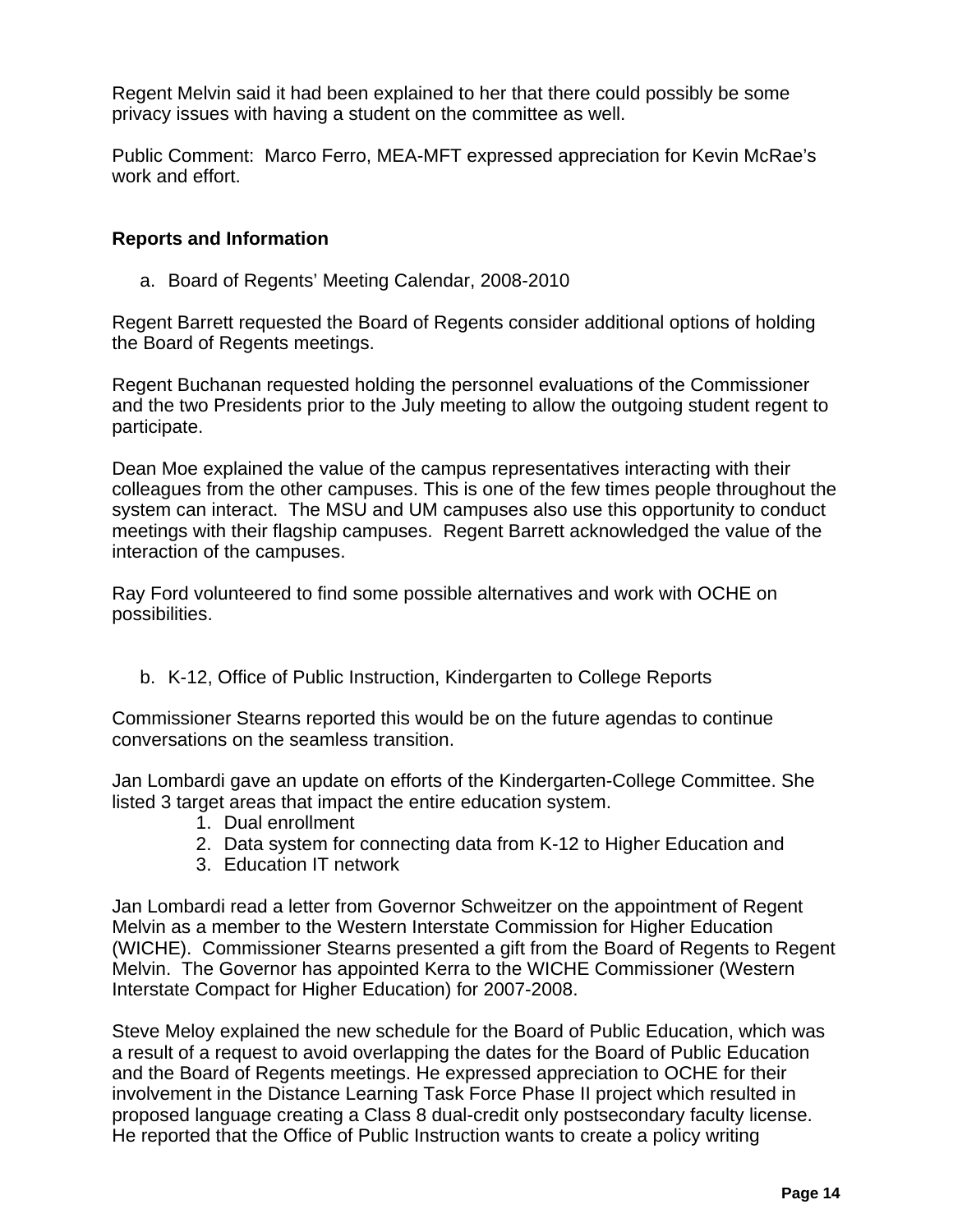assessment for K-12 and to create awareness with teachers of the value of assessment.

#### c. Statewide Issues

Montana Agriculture – Director Ron de Yong, Department of Agriculture and Dean Greg Kegel, MSU-Northern

Director Ron de Yong spoke about the premier biotech facility at MSU-Northern. The trend is changing in agriculture, evolving to a more decentralized system of focusing on quality rather than just quantity and keeping products in the area, rather than shipping the product out. This is due to high fuel and rail rate prices, climate change and health issues. He explained that in order to meet the changing needs, they will need to work together with the university system.

Greg Kegel, MSU-Northern, explained the mission and direction of the BioEnergy Innovation and Testing Center which was created with a combination of grants, legislative appropriation and donations. The facilities include an engine performance lab, emission testing, fuel chemistry lab, and oil analysis lab.

# **BOARD DISCUSSION AND ACTION**

Financial Aid

### MUS Financial Aid Report Overview

Tyler Trevor, OCHE, presented the 2008 report, which was a response to a request by the legislature interim committee, PEPB, and the legislative finance committee. The committees had requested the MUS develop a comprehensive report on student financial and, providing findings and recommendations for achieving shared policy goals.

Shared policy goals:

- 1. Increase percentage of students receiving financial aid
- 2. Increase average amount of state-funded aid per student
- 3. Decrease the amount of unmet need in the MUS system

Options discussed were adding funds to existing state funded programs for the shortterm and measuring and tracking student debt load for the long-term. The MUS wants to reduce the unmet financial need of the students.

Bruce Marks, Montana Guaranteed Student Loan Program (MGSLP) explained that the only loans they could track were the loans that they guaranteed.

Commissioner Stearns stated that the transferability initiative also gave the MUS the capability to track more data, which in turn would help the regents to better determine if this was a priority.

• Financial Aid Update – State & National Issues

Commissioner Stearns told the regents that a small group would be travelling to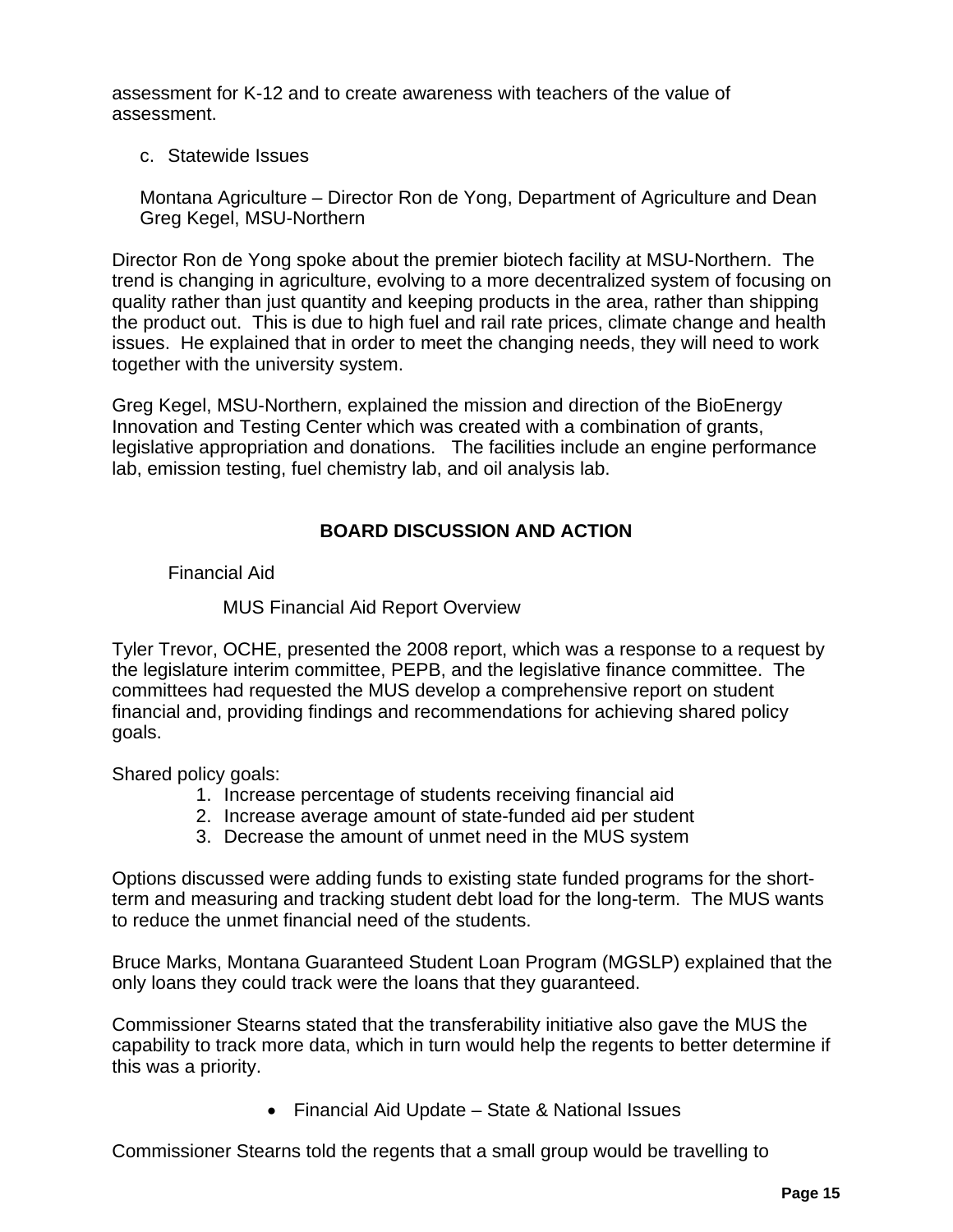Washington D.C. to meet with the federal delegation in June.

• MHESAC Response to Regents' Task Force Recommendations

Regent Barrett expressed appreciation for the response from MHESAC to every recommendation made by the Student Loan Task Force.

Jim Stipcich, SAF and MHESAC, informed the group that MHESAC had formed a subcommittee to address all the recommendations of the Student Loan Task Force. They found that MHESAC was already doing many of the recommendations. He requested changing the wording in one of the recommendations to allow a student to serve on the MHESAC and SAF boards. MHESAC requested having a joint meeting with the Board of Regents and the MHESAC Board.

Fred Flanders, Chair of MHESAC, assured the group that MHESAC was in full support of the task force recommendations.

Regent Buchanan also requested holding a joint meeting with the full boards of Board of Regents, SAF and MHESAC and that both boards provide input on agenda for the joint meeting.

• Approval of Responses to Senators Baucus and Tester

Regent Barrett explained that the regents had charged the commissioner's office to draft the responses to Senators Baucus and Tester, which included a cover letter, a letter of request for a legislative audit and that it also provided copy of the task force recommendations.

Regent Barrett moved to approve the cover letter response and attachment letter to the congressional delegation.

Regent Buchanan requested that it be noted that the conversation with MHESAC was to be ongoing.

Motion passed 7-0.

• Regents' Request for Performance Audit of MHESAC and SAF

Regent Buchanan expressed interest in learning more of MHESAC and SAF performance.

Regent Barrett responded that there would most likely be legislation addressing this issue, but that some issues would take time to work out. The Board of Regents' resolution stated that the Board of Regents would support legislation.

Regent Buchanan expressed interest in 3 parts:

- 1. Impetus in requesting an audit.
- 2. Holding a meeting of the Board of Regents and MHESAC Board and
- 3. What strategies could the Board of Regents provide to assist in solving the student loan industry problem.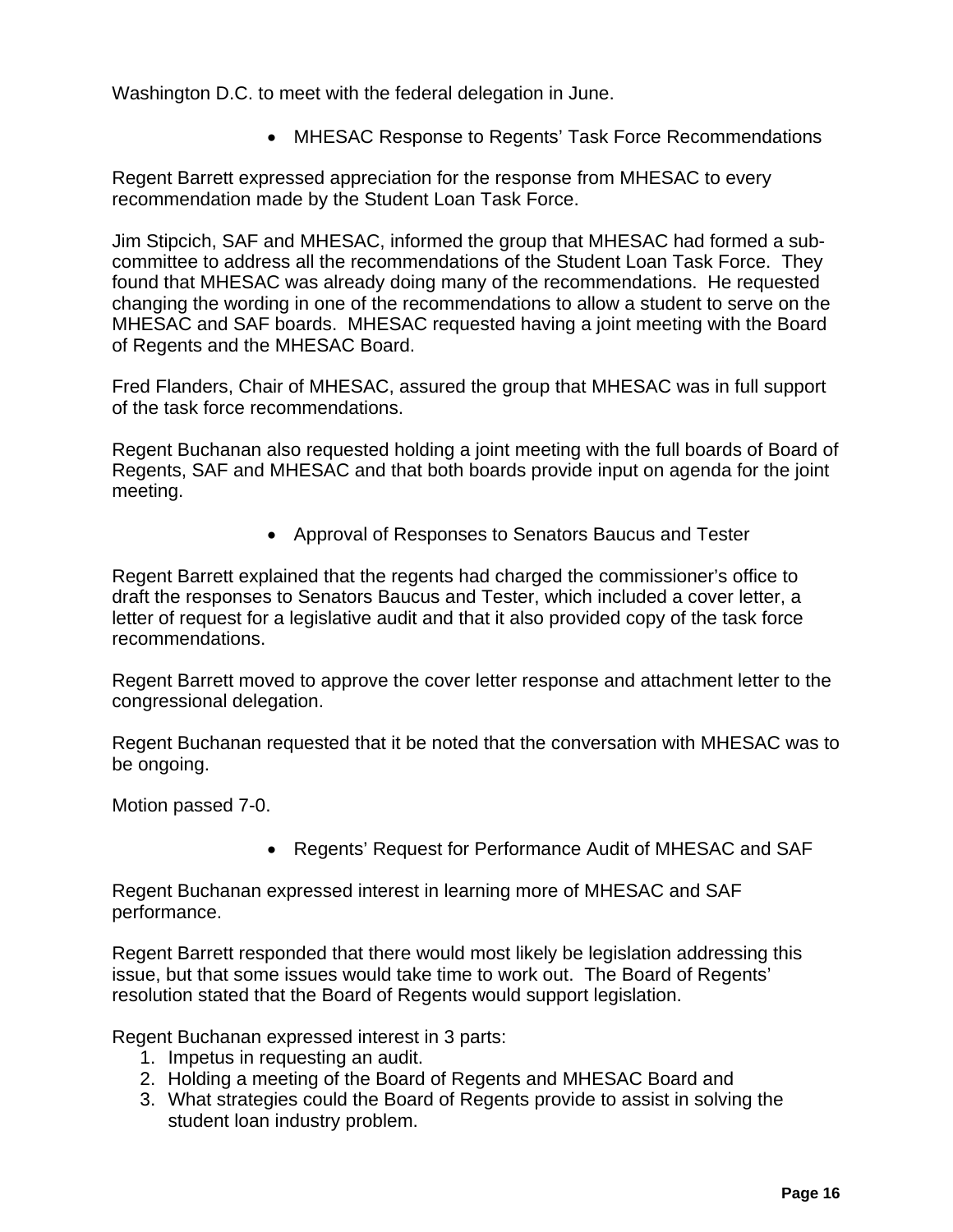Representative John Musgrove explained he put forth legislation in the 2007 legislative session to address the student loan industry with no personal agenda involved. Additional legislation would require due diligence on everyone's part.

Public Comment: None

# **STUDENT REPORTS**

Student reports were given by:

- Shane Holden, MSU-Bozeman
- Siri Smillie, UM-Missoula
- Mark Matheson, MSU-Great Falls COT
- Robert Barnosky, MSU-Billings

# **COMMITTEE REPORTS & ACTION**

# **ADMINISTRATIVE, BUDGET, and AUDIT OVERSIGHT COMMITTEE REPORT**

Regent Barrett reported the current budget process had evolved to become a collaborative process. The current budget would be adjusted as the process moved along. The process involved meeting with the PEPB Committee, the Governor's Budget Office and the legislature.

a. Approval of Campus Present Law Budgets

Regent Barrett moved passage of item a. Motion passed 7-0.

b. Budget Initiatives

Regent Barrett explained the summary and stated that the regents would change the order of the initiatives. He clarified that the board would be sensitive to the recommendations of the Retention and Recruitment Task Force.

Regent Taylor moved to approve the budget initiatives with the following changes in priority: to move the two-8year education initiative as number one priority, followed by the targeted financial aid, and the 2% salary pool next. Motion passed 7-0.

The approved order of priorities were:

- 1. Investment in Two-year education
- 2. Targeted Financial Aid (residents)
- 3. 2% Pool for Critical Salary Issues
- 4. Doctoral Education & Research Economic Development
- 5. Combined Campus Initiatives
- 6. PBS Satellite Up-linking Fund
- 7. Primary Care Workforce for Frontier/Rural Montana

Regent Barrett moved to approve the Proposed Initiatives in the order of priority listed above. Motion carried 7-0.

Regent Taylor said it was very important to be specific with the 2% salary pool funding.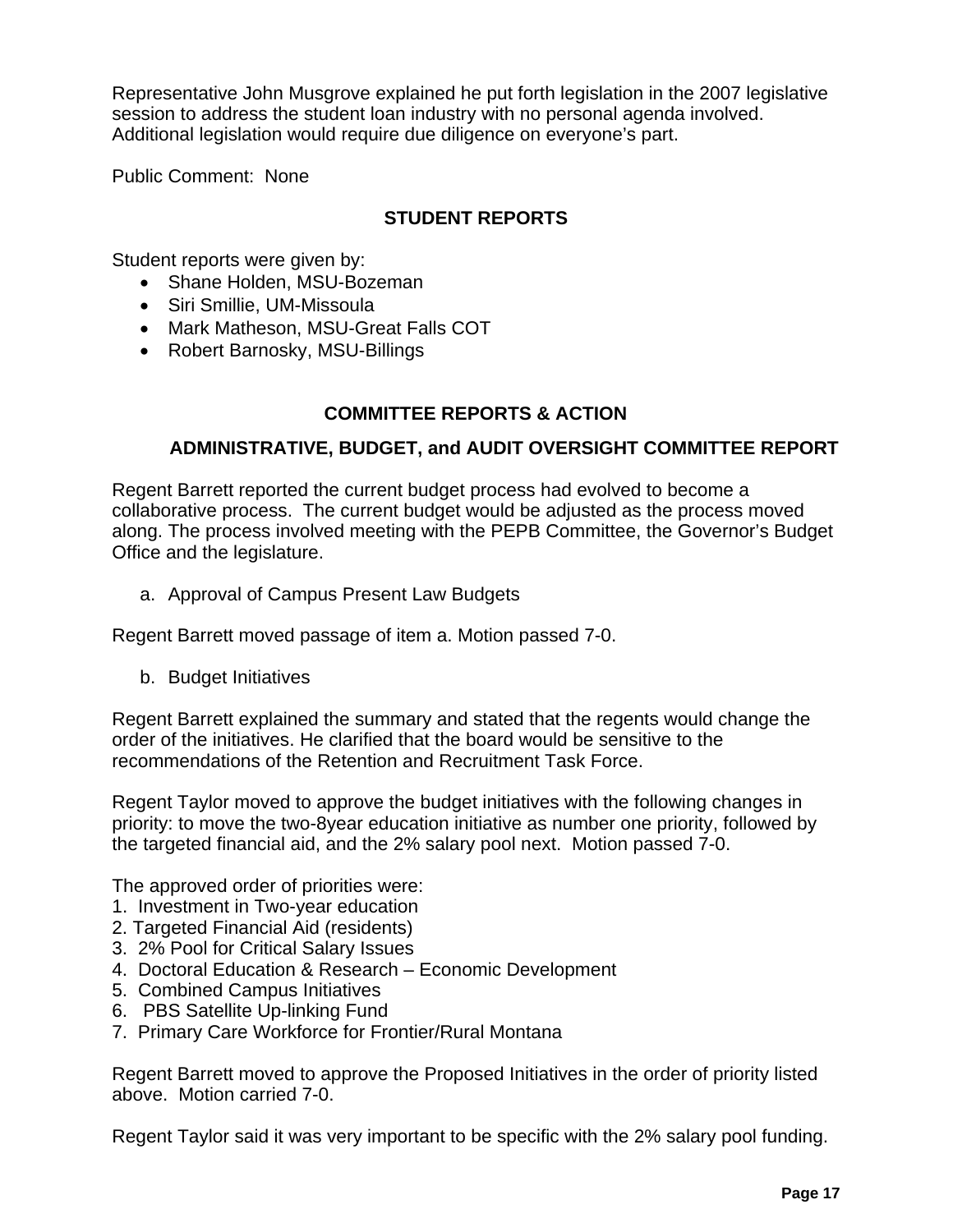c. approval of MUS long range building program priorities

Regent Barrett moved approval of the LRBP priorities. Motion passed 7-0.

d. Energy Conservation Resolution

Regent Barrett moved approval of item d. Motion passed 7-0.

e. FY09 community college tuition increases

Commissioner Stearns clarified that the Dawson Community College tuition increase request was due to the auxiliary fee and not a tuition increase.

Regent Barrett moved approval of item e. Motion passed 7-0.

f. Approval of the Montana Research and Education Network Business plan

Regent Barrett moved approval of item f. Motion passed 7-0.

g. Policy Adoption – Montana Environmental Policy Act Guidelines

Regent Barrett moved approval of item g. Motion passed 7-0.

Regent Barrett reported on the three audit reports.

Regent Barrett moved approval of Items a-r of the Consent Agenda. Motion passed 7- 0.

# **ACADEMIC AND STUDENT AFFAIRS COMMITTEE REPORT**

Regent Pease opened with an explanation of item a, which was a result of a year of conversations.

Regent Pease moved approval of item a. Motion passed 7-0.

# **ACTION**

- a. Revision of Board of Regents' Policy 806.1, Supervising teachers; payment ITEM 139-101-R0508
- b. Revision of Board of Regents' Policy 301.1, Admission Requirements: In-State Undergraduates and The University of Montana-Western ITEM 139-102-R0508
- c. Exception to Board of Regents' Policy 301.12 A.A.S. degree in Physical Therapy Assistant, MSU-Great Falls College of Technology ITEM 139-104-R0508
- d. Exception to Board of Regents' Policy 301.12, C.A.S. in Health Information Coding, MSU-Great Falls College of Technology ITEM 139-105-R0508
- e. Moratorium status for programs that do not comply with Regent Policy 301.12 ITEM 139-107-R0508

Regent Pease moved approval of items b, c, & d. Motion passed 7-0.

Level II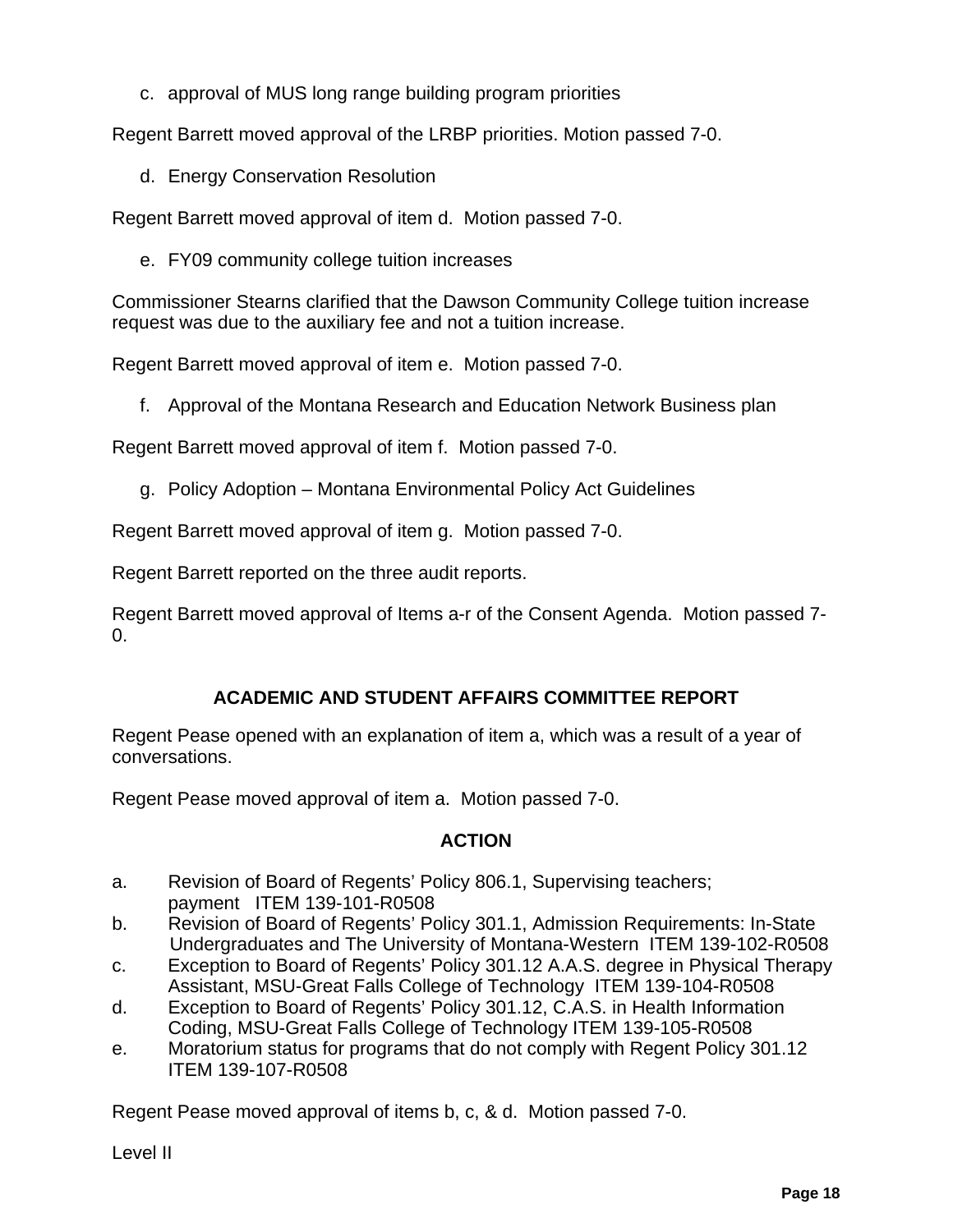a. Associate of Arts degree in Rehabilitation and Related Services, MSU-Billings ITEM 138-2705-R0108

Regent Pease moved approval of item a. Motion carried 7-0.

b. Certificate of Applied Science and Associate of Applied Science degree in Construction Technology-Carpentry, MT Tech of UM COT ITEM 138-1503-R0308, ITEM 138-1503-R0308 Supporting Materials

Regent Pease moved approval of item b. Motion carried 7-0.

c. MT Math and Science Academy

Regent Pease moved approval of item c, contingent upon the word "pilot" be added to the title, and an advisory group be formed by OCHE with membership from OCHE, MT Tech and K-12.

Regent Buchanan clarified the intent was to approve the project as a pilot project.

Motion passed 7-0.

# **CONSENT**

Level I memorandum

Regent Pease moved approval of the consent agenda. Motion passed 7-0.

### **ACTION**

- a. Revision of Board of Regents' Policy 806.1, Supervising teachers; payment ITEM 139-10-R0508
- b. Exception to Board of Regents' Policy 301.12 A.A.S. degree in Physical Therapy Assistant, MSU-Great Falls College of Technology ITEM 139-104-R0508
- c. Exception to Board of Regents' Policy 301.12, C.A.S. in Health Information Coding, MSU-Great Falls College of Technology ITEM 139-105-R0508
- d. Moratorium status for programs that do not comply with Regent Policy 301.12 ITEM 139-107-R0508

### Level II Items

- a. Associate of Arts degree in Rehabilitation and Related Services, MSU-Billings ITEM 138-2705-R0108, ITEM 138-2705-R0108 Supporting Materials
- b. Certificate of Applied Science and Associate of Applied Science degree in Construction Technology-Carpentry, MT Tech of UM COT ITEM 138-1503- R0308, ITEM 138-1503-R0308 Supporting Materials
- c. Montana Math and Science Academy, MT Tech of UM ITEM 138-1504-R0308, ITEM 138-1504-R0308 Supporting Materials

# **DISCUSSION**

a. Report on transfer students and the Regent policy on General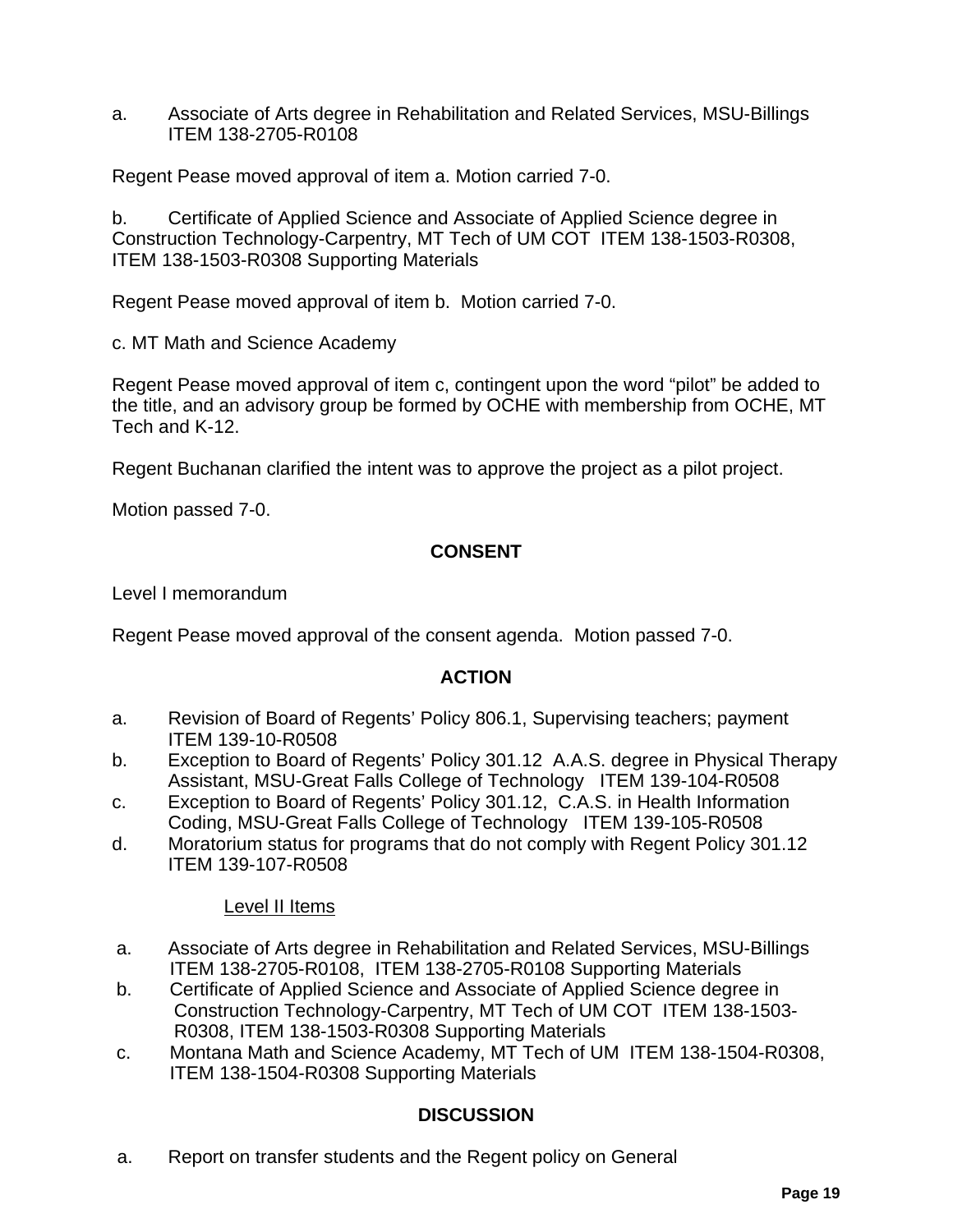# Education - Roger Barber, OCHE

Mr. Barber explained the regents' recommendation to gather the above information and urged the campuses to market the core more. He stated this project would continue to be monitored closely.

- b. Update on the 2007 2008 Montana University System Writing Assessment (MUSWA) - Jan Clinard, OCHE
- c. Two-year education in the Gallatin Valley President Gamble and David Dooley, MSU-Bozeman

Discussion followed in which it was determined that the Commissioner's Office would work on the next steps, the transition process and the responsible entities.

# **INFORMATION**

- a. Report on the accelerated approval process for certificates and A.A.S. Degrees - Roger Barber, OCHE
- b. Report on the site audits of Regent Policy 301.5.1, System of Controls Roger Barber, OCHE
- c. Update on UM-Missoula summer program for at-risk students Arlene Walker- Andrews, UM-Missoula
- d. Teacher education and tribal colleges, MSU-Northern

Commissioner Stearns explained the MIEA resolutions had been received after the Board of Regents agenda had been posted. The resolutions would be subject to future discussion.

### **CONSENT**

Level I memorandum

Public Comment: None

### **WORKFORCE DEVELOPMENT COMMITTEE REPORT**

### **INFORMATION**

- a. Interim Legislative Dental Study Update
- b. Strategic Plan Workforce Development Measure: *Increase Employer Satisfaction*
- c. MHA Healthcare Workforce Staffing Survey Dick Brown, President, Montana Hospital Association

# **STAFF AND COMPENSATION COMMITTEE REPORT**

# **ACTION**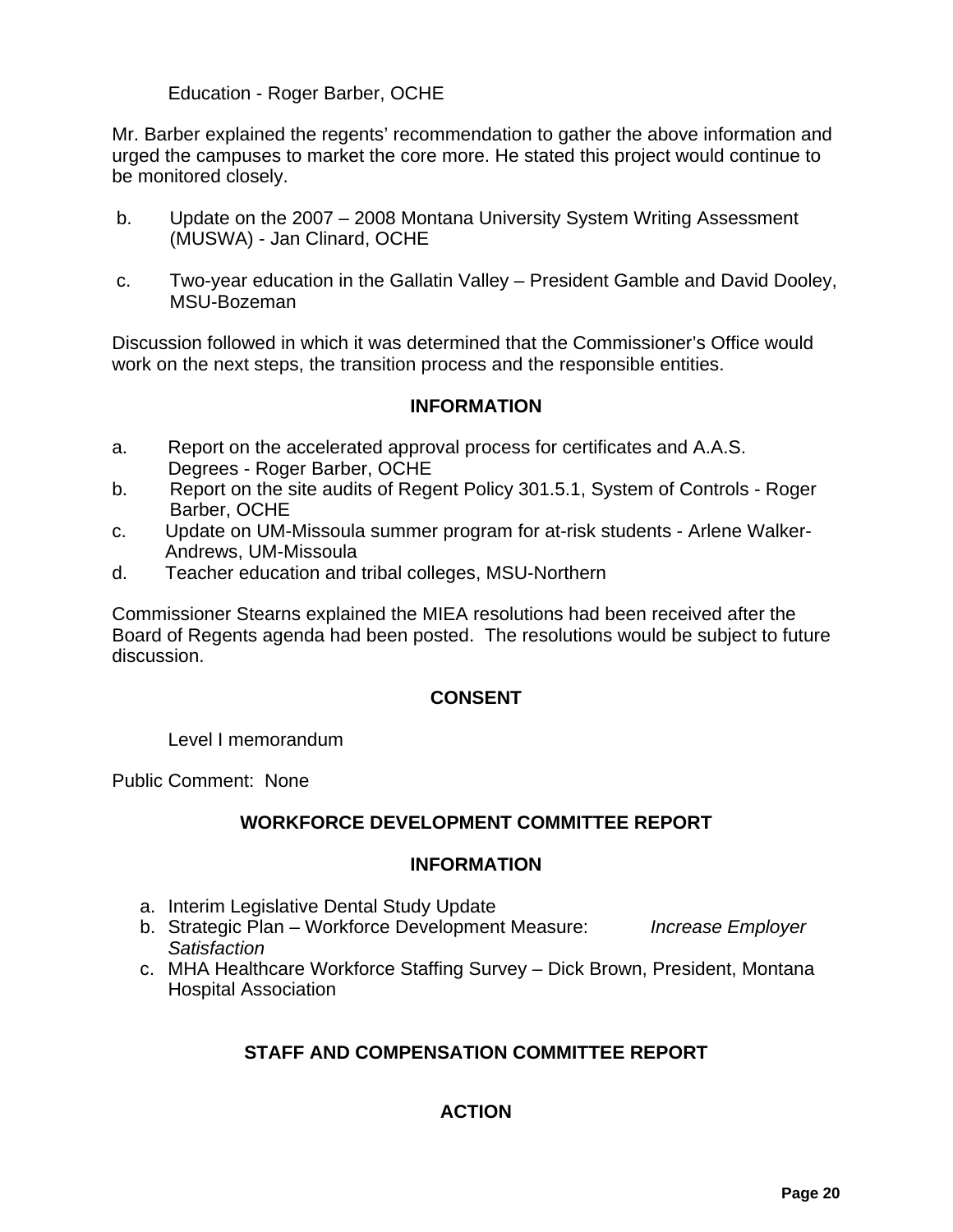Approval of new policy 730 (minimum qualifications for faculty in two-year programs) ITEM 139-103-R0508

Regent Christian moved approval of ITEM 139-103-R0508. Motion passed 7-0.

# **INFORMATION**

Compensation planning and pre-budget economic bargaining - Kevin McRae, OCHE

# **CONSENT**

OCHE Conflict of Interest Policy ITEM 139-109-R0508

Regent Christian moved approval of ITEM 139-109-R0508. Motion passed 7-0.

#### Staff Items

- a. OCHE ITEM 139-100-R0508
- b. UM-Missoula ITEM 139-1000-R0508
- c. Montana Tech of UM ITEM 139-1500-R0508
- d. MSU-Bozeman ITEM 139-2000-R0508
- e. MSU-Northern ITEM 139-2800-R0508
- f. Professor Emeritus of Accounting and Finance: Joseph Weber; UM-Missoula ITEM 139-1001-R0508
- g. Professor Emeritus of Dance: Amy Ragsdale; UM-Missoula ITEM 139- 1002-R0508
- h. Dean Emeritus of College of Arts and Sciences and Professor Emeritus of Arts and Humanities: Gerald Fetz; UM-Missoula ITEM 139-1003-R0508
- i. Instructor Emeritus of Business Technology: Carol Hinricher; College of Technology, UM-Missoula ITEM 139-1004-R0508
- j. Instructor Emeritus of Business Technology: Vicki Micheletto; UM-Missoula ITEM 139-1005-R0508
- k. Instructor Emeritus of Applied Arts and Sciences: Karen Hill; College of Technology, UM-Missoula ITEM 139-1006-R0508
- l. Professor Emeritus of Management: Paul Polzin; UM-Missoula ITEM 139-1007-R0508
- m. Professor Emeritus of Geography: Katherine J. Hansen; MSU-Bozeman ITEM 139-2001-R0508
- n. Professor Emeritus of English: Paul Trout; MSU-Bozeman ITEM 139- 2002-R0508
- o. Professor Emeritus of Architecture: Clark Llewellyn; MSU-Bozeman ITEM 139-2003-R0508
- p. Professor Emeritus of Chemical and Biological Engineering: John Mandell; MSU-Bozeman ITEM 139-2004-R0508
- q. Professor Emeritus of Chemical and Biological Engineering: Daniel Shaffer; MSU-Bozeman ITEM 139-2005-R0508
- r. Professor Emeritus of Animal and Range Sciences: Raymond P. Ansotegui; MSU-Bozeman ITEM 139-2006-R0508
- s. Professor Emeritus of Chemical and Biological Engineering: Max Deibert; MSU-Bozeman ITEM 139-2007-R0508